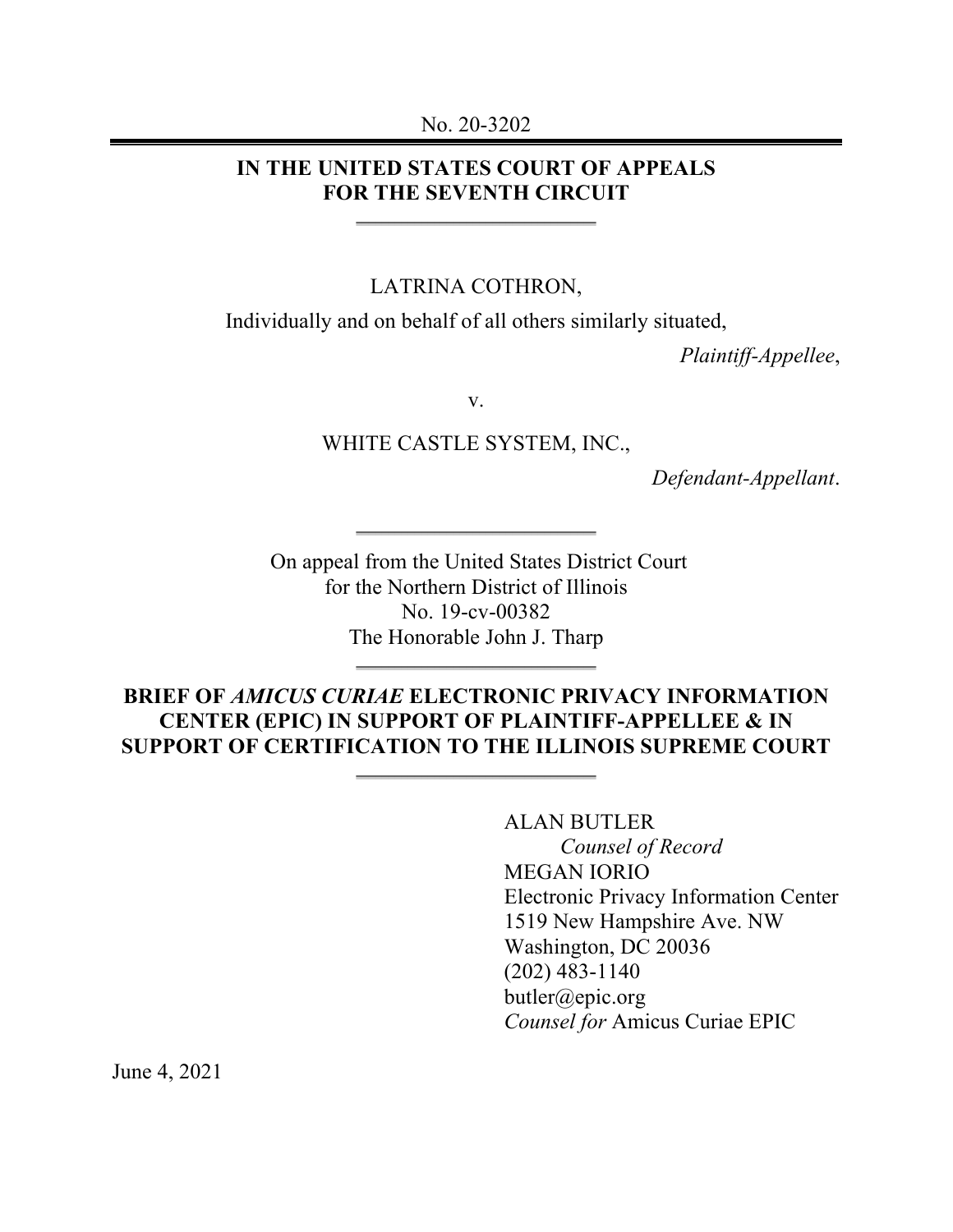#### **APPEARANCE & CIRCUIT RULE 26.1 DISCLOSURE STATEMENT**

### Appellate Court No: 20-3202

### Short Caption: Cothron v. White Castle **Castle Castle Castle** Construction of the Castle Construction of the Castle Construction of the Castle Construction of the Castle Construction of the Castle Construction of the Castl

To enable the judges to determine whether recusal is necessary or appropriate, an attorney for a non-governmental party, amicus curiae, intervenor or a private attorney representing a government party, must furnish a disclosure statement providing the following information in compliance with Circuit Rule 26.1 and Fed. R. App. P. 26.1.

 The Court prefers that the disclosure statements be filed immediately following docketing; but, the disclosure statement must be filed within 21 days of docketing or upon the filing of a motion, response, petition, or answer in this court, whichever occurs first. Attorneys are required to file an amended statement to reflect any material changes in the required information. The text of the statement must also be included in the front of the table of contents of the party's main brief. **Counsel is required to complete the entire statement and to use N/A for any information that is not applicable if this form is used.**



#### **[ ] PLEASE CHECK HERE IF ANY INFORMATION ON THIS FORM IS NEW OR REVISED AND INDICATE WHICH INFORMATION IS NEW OR REVISED.**

- (1) The full name of every party that the attorney represents in the case (if the party is a corporation, you must provide the corporate disclosure information required by Fed. R. App. P. 26.1 by completing item #3): Electronic Privacy Information Center **Electronic Privacy Information Center**
- (2) The names of all law firms whose partners or associates have appeared for the party in the case (including proceedings in the district court or before an administrative agency) or are expected to appear for the party in this court:  $N/A$ N/A

\_\_\_\_\_\_\_\_\_\_\_\_\_\_\_\_\_\_\_\_\_\_\_\_\_\_\_\_\_\_\_\_\_\_\_\_\_\_\_\_\_\_\_\_\_\_\_\_\_\_\_\_\_\_\_\_\_\_\_\_\_\_\_\_\_\_\_\_\_\_\_\_\_\_\_\_\_\_\_\_\_\_\_\_\_\_\_\_\_\_\_\_\_\_\_\_\_\_\_\_\_\_\_\_

\_\_\_\_\_\_\_\_\_\_\_\_\_\_\_\_\_\_\_\_\_\_\_\_\_\_\_\_\_\_\_\_\_\_\_\_\_\_\_\_\_\_\_\_\_\_\_\_\_\_\_\_\_\_\_\_\_\_\_\_\_\_\_\_\_\_\_\_\_\_\_\_\_\_\_\_\_\_\_\_\_\_\_\_\_\_\_\_\_\_\_\_\_\_\_\_\_\_\_\_\_\_\_\_

(3) If the party, amicus or intervenor is a corporation:

- i) Identify all its parent corporations, if any; and
	- $\Box$ N/A
- ii) list any publicly held company that owns 10% or more of the party's, amicus' or intervenor's stock:

 $N/A$ N/A

(4) Provide information required by FRAP 26.1(b) – Organizational Victims in Criminal Cases:

 $N/A$ N/A

(5) Provide Debtor information required by FRAP 26.1 (c) 1 & 2:

 $N/A$ N/A

|                          | Attorney's Signature: AUST                                                                                      | June 4, 2021<br>Date:            |  |  |  |
|--------------------------|-----------------------------------------------------------------------------------------------------------------|----------------------------------|--|--|--|
| Attorney's Printed Name: | Alan Butler                                                                                                     |                                  |  |  |  |
|                          | Please indicate if you are <i>Counsel of Record</i> for the above listed parties pursuant to Circuit Rule 3(d). | $Y_{\text{es}}$ $\vee$ 1<br>No L |  |  |  |
| Address:                 | 1519 New Hampshire Ave. NW                                                                                      |                                  |  |  |  |
| Washington, DC 20036     |                                                                                                                 |                                  |  |  |  |
|                          | Phone Number: (202) 483-1140                                                                                    | Fax Number: (202) 483-1248       |  |  |  |
|                          | E-Mail Address: butler@epic.org                                                                                 |                                  |  |  |  |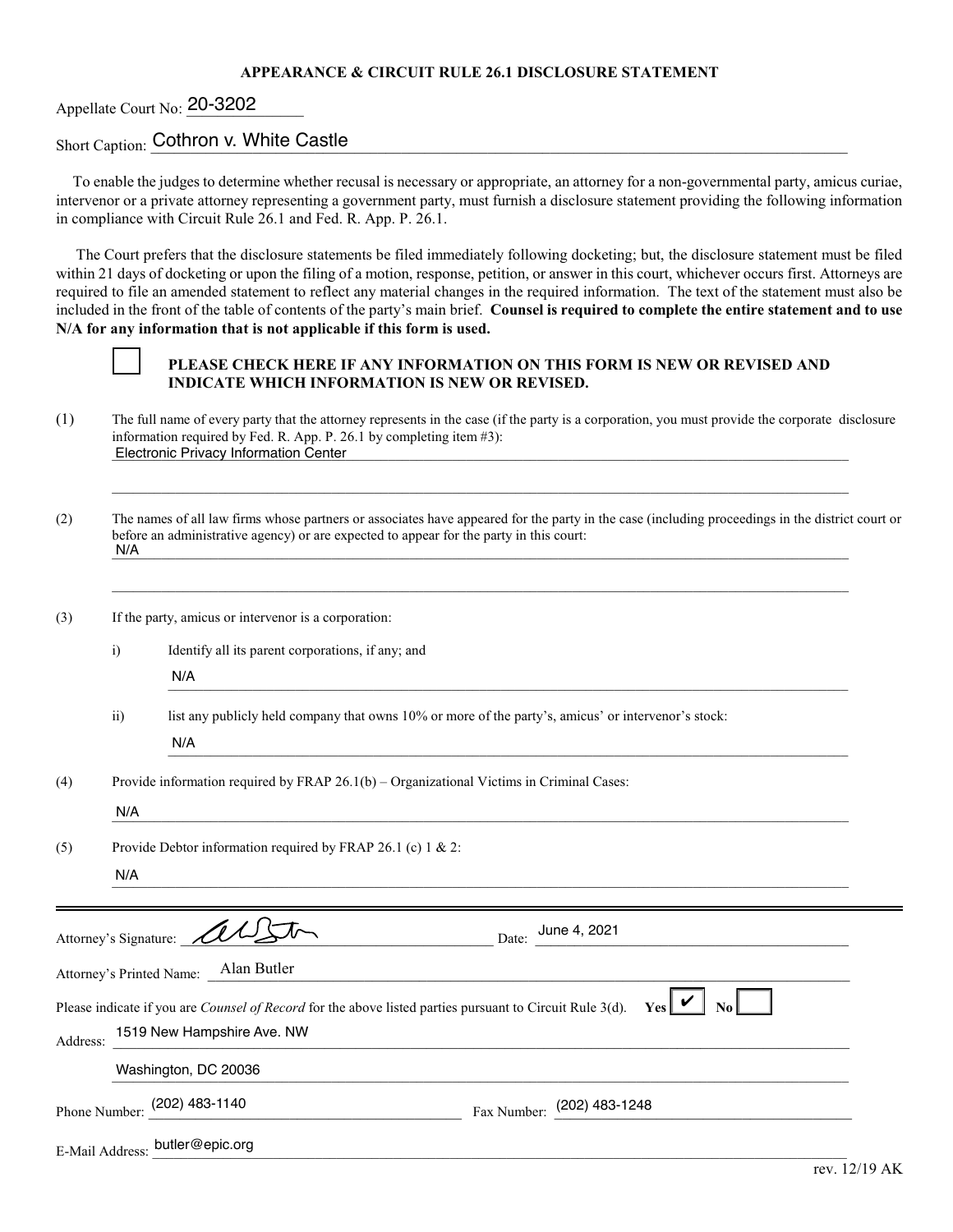| Ι.   |           | An individual is "aggrieved" and suffers legal injury under BIPA any time a                                                                       |  |
|------|-----------|---------------------------------------------------------------------------------------------------------------------------------------------------|--|
| II.  |           | BIPA violations are not "one and done" and adopting such a rule would<br>hamper BIPA's remedial purpose by allowing longtime offenders to avoid   |  |
|      | A.        | BIPA addresses the risks posed by the collection and use of<br>biometric data by granting rights and imposing responsibilities to                 |  |
|      | <b>B.</b> | White Castle's rule would undermine BIPA's remedial purpose<br>and would benefit longtime and repeat offenders15                                  |  |
| III. |           | This appeal concerns important questions of state law that should be resolved<br>by certification of the question to the Illinois Supreme Court17 |  |
|      |           |                                                                                                                                                   |  |
|      |           |                                                                                                                                                   |  |
|      |           |                                                                                                                                                   |  |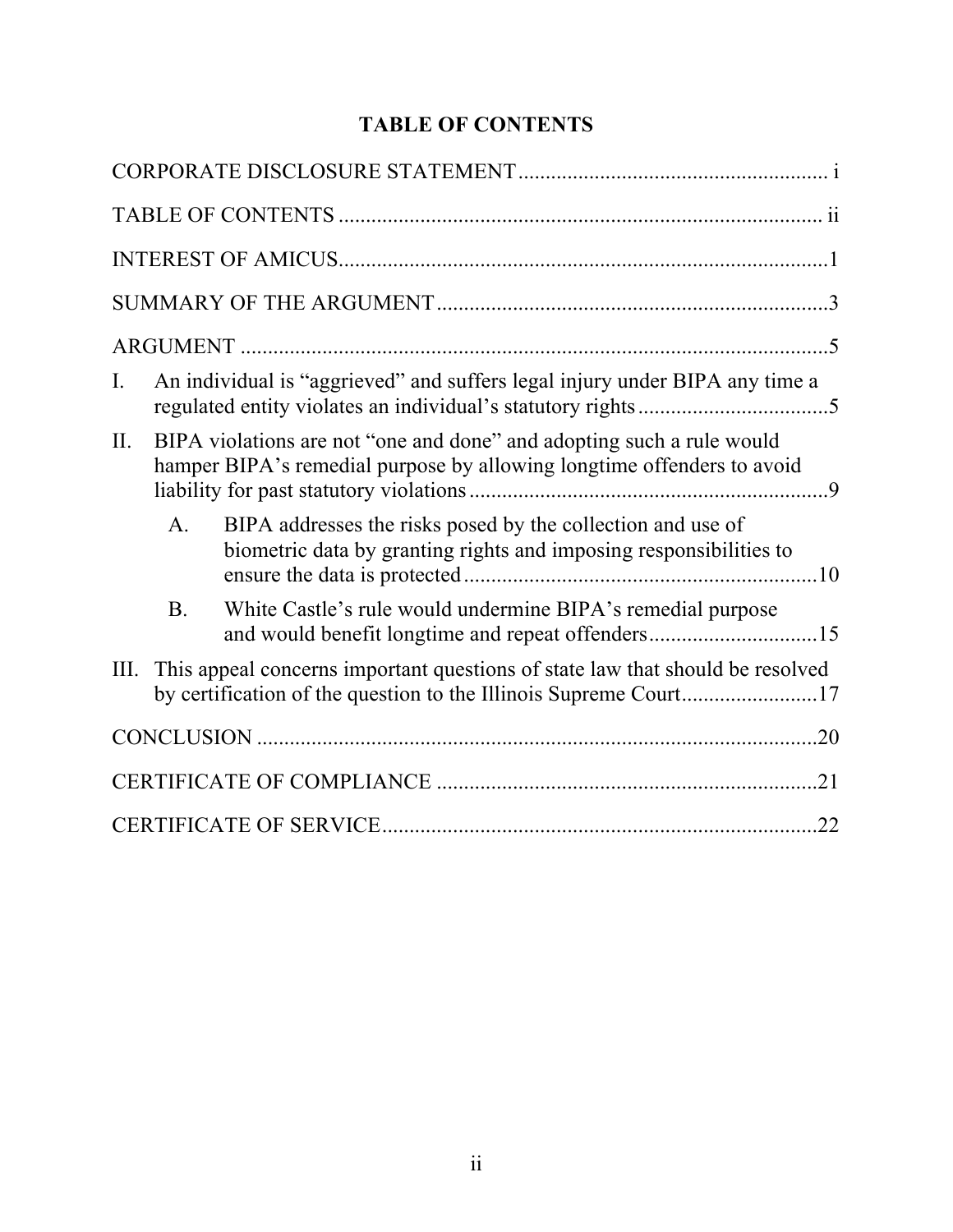# **TABLE OF AUTHORITIES**

# **Cases**

| Bryant v. Compass Grp. USA, Inc.,                                 |  |
|-------------------------------------------------------------------|--|
| $958$ F.3d 617 (7th Cir. 2020), as amended on denial of reh'g and |  |
|                                                                   |  |
| Casillas v. Madison Ave. Associates,                              |  |
| Dutta v. State Farm Auto. Ins. Co.,                               |  |
|                                                                   |  |
| In re Hernandez,                                                  |  |
|                                                                   |  |
| Miller v. Sw. Airlines Co.,                                       |  |
|                                                                   |  |
| Monroy v. Shutterfly, Inc.,                                       |  |
|                                                                   |  |
| Muransky v. Godiva Chocolatier, Inc.,                             |  |
|                                                                   |  |
| Patel v. Facebook, Inc.,                                          |  |
| Rosenbach v. Six Flags Ent. Corp.,                                |  |
|                                                                   |  |
| Salcedo v. Hanna,                                                 |  |
|                                                                   |  |
| Spokeo, Inc. v. Robins,                                           |  |
|                                                                   |  |
| <b>Statutes</b>                                                   |  |
| Biometric Information Privacy Act, 740 ILCS 14/                   |  |
|                                                                   |  |
|                                                                   |  |
|                                                                   |  |
|                                                                   |  |
|                                                                   |  |
|                                                                   |  |
|                                                                   |  |
|                                                                   |  |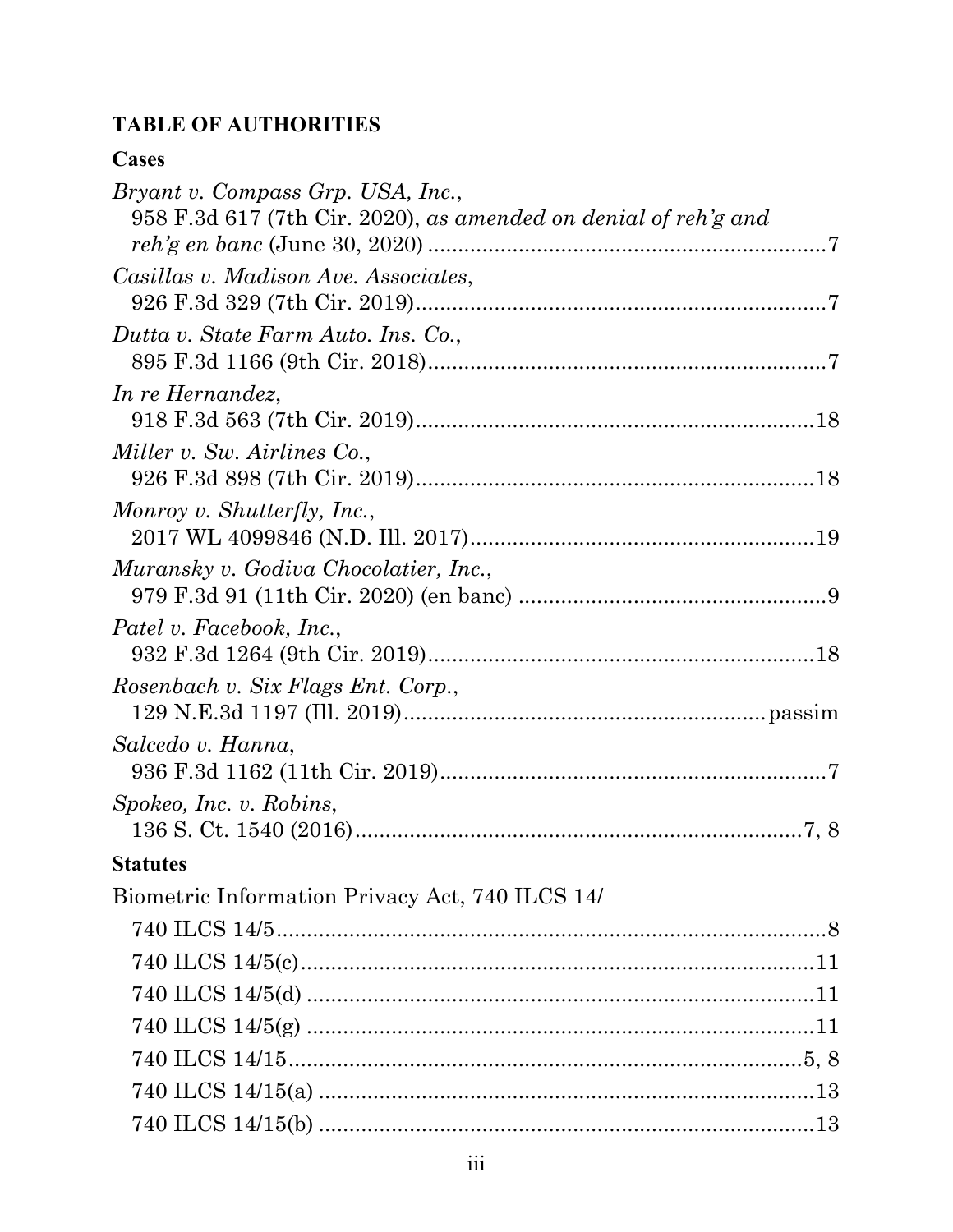| <b>Other Authorities</b>                                                                                                                                                                             |     |
|------------------------------------------------------------------------------------------------------------------------------------------------------------------------------------------------------|-----|
| Danielle Keats Citron, Reservoirs of Danger: The Evolution of<br>Public and Private Law at the Dawn of the Information Age, 80                                                                       |     |
| Dep't of Homeland Sec., Off. of Inspector Gen., Review of CBP's<br>Major Cybersecurity Incident during a 2019 Biometric Pilot (Sep.                                                                  | .13 |
| Illinois House Transcript, 2008 Reg. Sess. No. 276 (statement of                                                                                                                                     |     |
| U.S. Dep't of Health, Education and Welfare, Records, Computers<br>and the Rights of Citizens: Report of the Secretary's Advisory<br>Committee on Automated Personal Data Systems XX-XXIII (1973) 14 |     |
| U.S. Off. of Personnel Mgmt., Cybersecurity Incidents (2018)12                                                                                                                                       |     |
| Vidhi Doshi, A Security Breach in India Has Left a Billion People at                                                                                                                                 |     |
| <b>Rules</b>                                                                                                                                                                                         |     |
|                                                                                                                                                                                                      |     |
|                                                                                                                                                                                                      |     |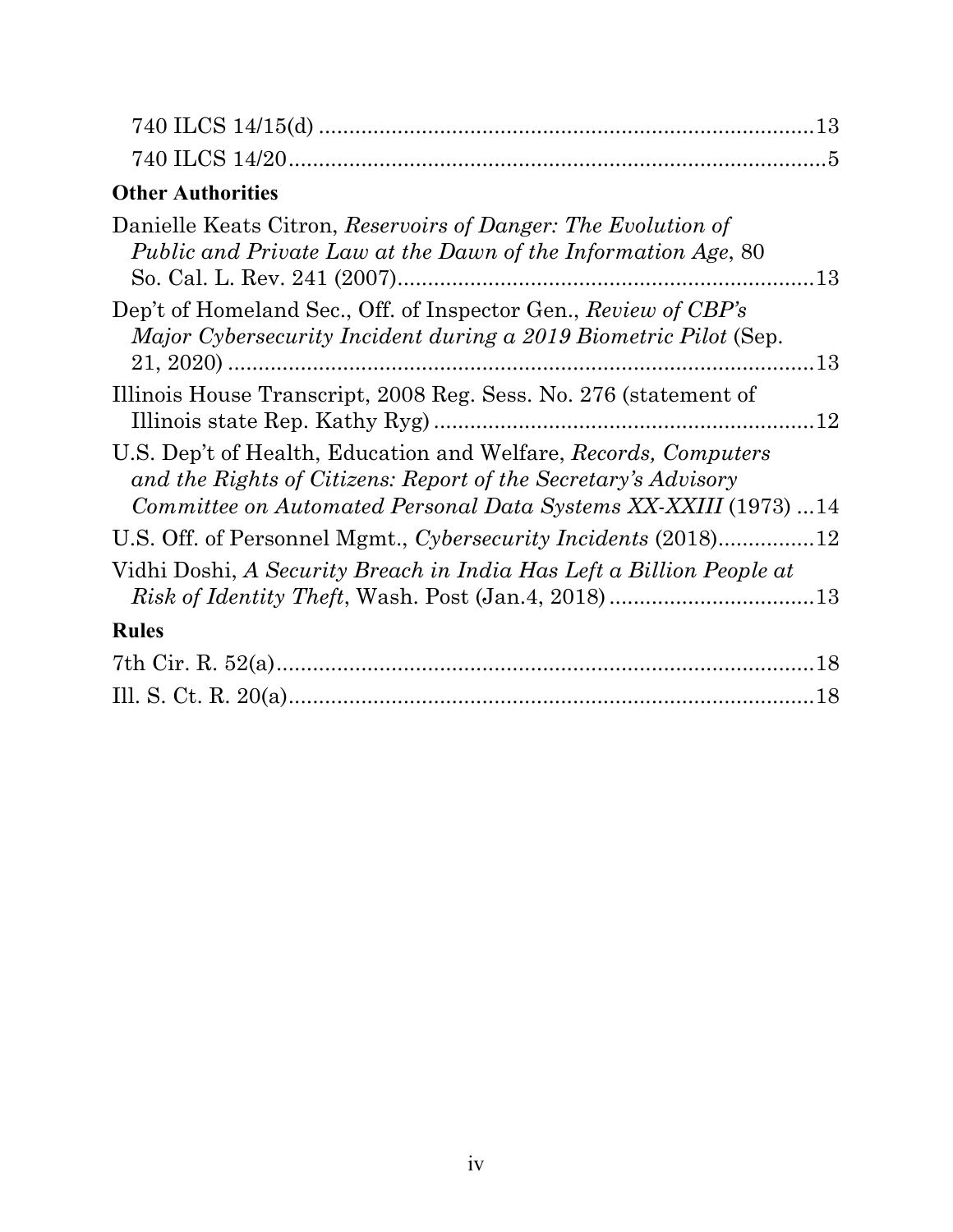#### **INTEREST OF AMICUS**

The Electronic Privacy Information Center ("EPIC") is a public interest research center in Washington, D.C., established in 1994 to focus public attention on emerging privacy issues. $<sup>1</sup>$ </sup>

EPIC has previously participated as *amicus* in cases concerning the scope of redressable injuries under state and federal privacy laws, including the Illinois Biometric Information Privacy Act ("BIPA"). *See* Brief for EPIC as *Amicus Curiae* Supporting Petitioner/Plaintiff, *Rosenbach v. Six Flags Ent. Corp.*, 129 N.E.3d 1197 (Ill. 2018) (arguing an individual is "aggrieved" and suffers a BIPA injury when protected information is collected without proper authorization); Brief for EPIC as *Amicus Curiae* Supporting Plaintiffs-Appellees, *Patel v. Facebook, Inc.*, 932 F.3d 1264 (9th Cir. 2018) (arguing unlawful collection of biometric information in violation of BIPA is an invasion of a legal right that confers Article III standing). EPIC routinely participates as *amicus* to explain how violations of privacy rights constitute redressable legal injuries. *See, e.g.*, Brief for EPIC et al. as *Amici Curiae* Supporting Respondents, *Spokeo v. Robins*, 136 S. Ct. 1540 (2016) (No. 13-1339) (arguing that the violation of a consumer's privacy rights under

<sup>&</sup>lt;sup>1</sup> The parties consent to the filing of this *amicus curiae* brief. In accordance with Rule 29, the undersigned states that no monetary contributions were made for the preparation or submission of this brief, and this brief was not authored, in whole or in part, by counsel for a party. EPIC Appellate Advocacy Fellow Melodi Dincer contributed to this brief.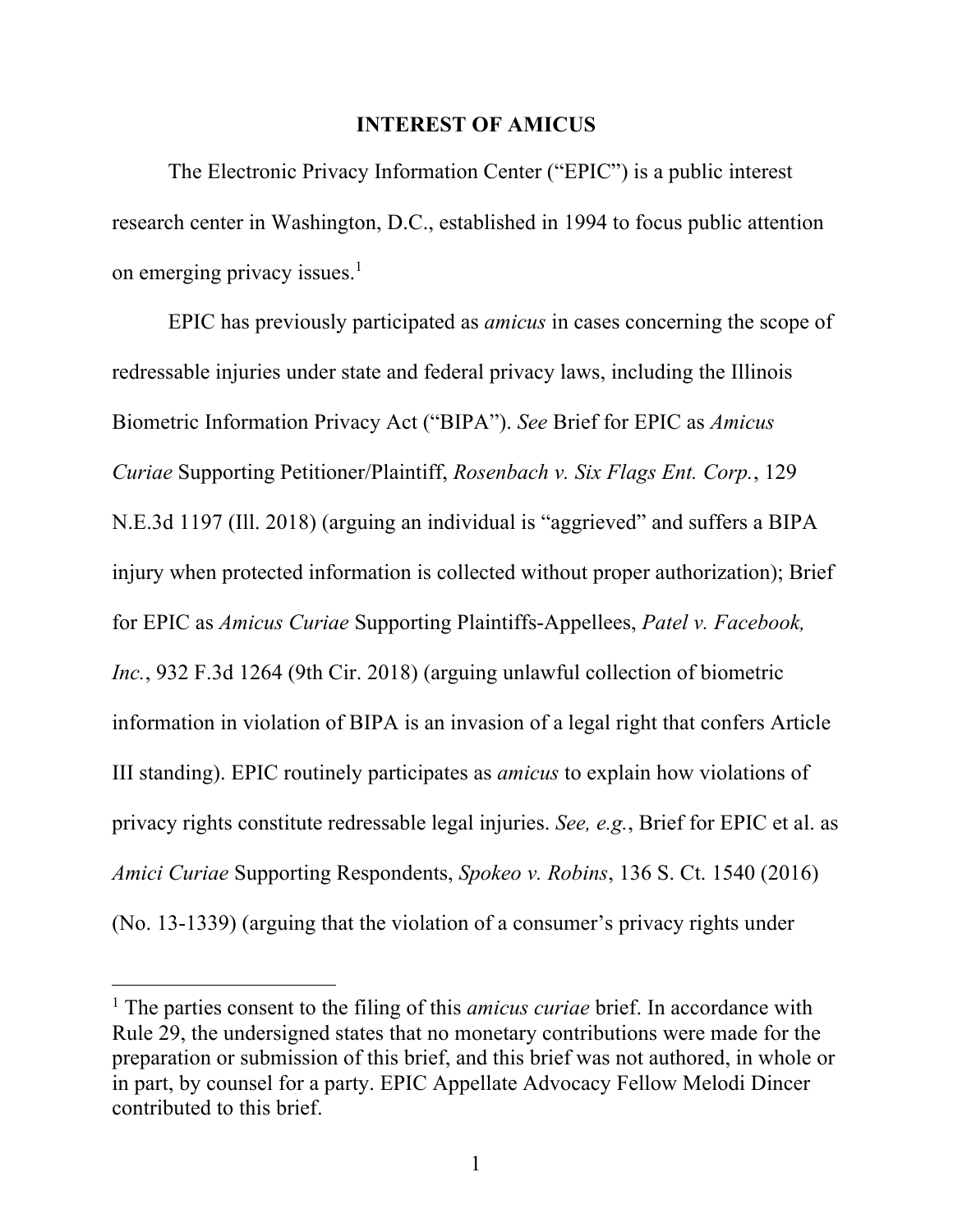federal law constitutes an injury-in-fact sufficient to confer Article III standing); Brief for EPIC as *Amicus Curiae* Supporting Respondent, *TransUnion LLC v. Ramirez*, No. 20-297 (U.S. filed Mar. 8, 2021) (urging the Court to hold individuals have standing to sue under federal privacy statutes because violations of individual privacy rights are concrete injuries); Brief for EPIC as *Amicus Curiae*  Supporting Plaintiff-Appellant, *Gubala v. Time Warner Cable, Inc.*, 846 F.3d 909 (7th Cir. 2017) (arguing that violations of the Cable Communications Policy Act confer standing); Letter Brief for EPIC as *Amicus Curiae*, *Eichenberger v. ESPN, Inc.*, 876 F.3d 979 (9th Cir. 2017) (arguing that violations of the Video Privacy Protection Act confer standing); Brief of *Amicus Curiae* for EPIC Supporting Appellants, *Attias v. CareFirst, Inc.*, 865 F.3d 620 (D.C. Cir. 2017) (arguing that violations of statutory or common law rights confer standing without requiring additional consequential harm); Brief for EPIC as *Amicus Curiae* Supporting Plaintiffs-Appellants/Cross-Appellees, *In re SuperValu, Inc. Customer Data Sec. Breach Litig.*, 870 F.3d 763 (8th Cir. 2017) (same).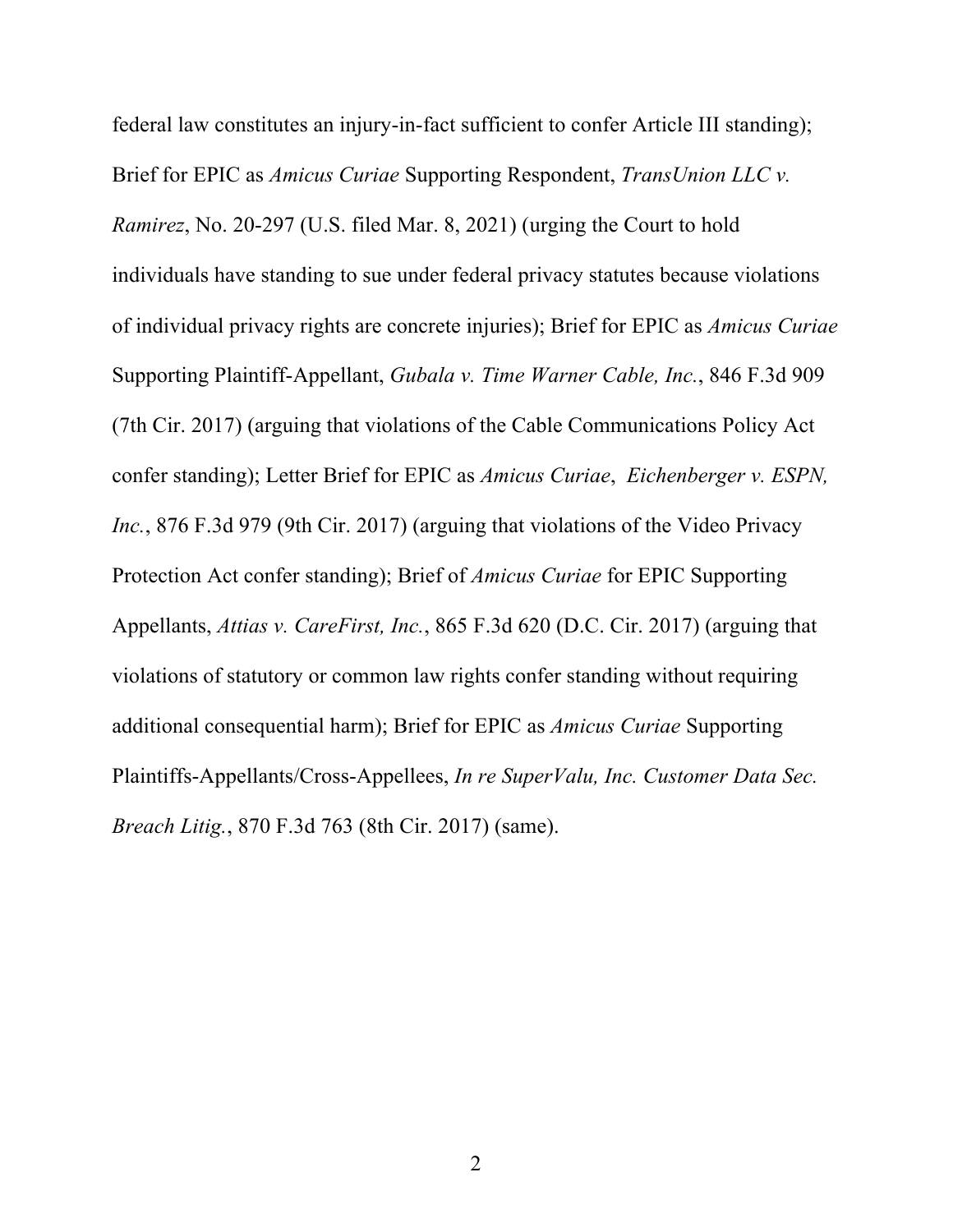#### **SUMMARY OF THE ARGUMENT**

The Illinois Biometric Information Privacy Act ("BIPA") created unique and powerful biometric privacy rights for millions of Illinois residents. These privacy rights are directly enforceable under BIPA's private right of action, which empowers "aggrieved" individuals to bring suits to ensure that companies are held accountable when the individuals' rights are violated. In *Rosenbach v. Six Flags Entertainment Corp.*, the Illinois Supreme Court established a simple rule to determine when an individual is "aggrieved": Whenever a regulated entity violates an individual's BIPA rights as defined by the terms of the statute, the individual is "aggrieved" and can vindicate their rights in court. 129 N.E.3d 1197 (Ill. 2019). The lower court in this case recognized and followed the *Rosenbach* rule, and this Court should do the same.

But White Castle now asks this Court to overrule the Illinois Supreme Court on a question of state law and adopt instead a "loss of control" standard. The standard proposed by White Castle has no basis in the statutory text or in the Illinois Supreme Court's analysis in *Rosenbach*. Instead, White Castle attempts to import arguments about Article III standing into the BIPA statutory injury analysis. The constitutional Article III "injury-in-fact" test has nothing to do with the statutory "aggrieved" standard under BIPA. Under *Rosenbach*, each collection or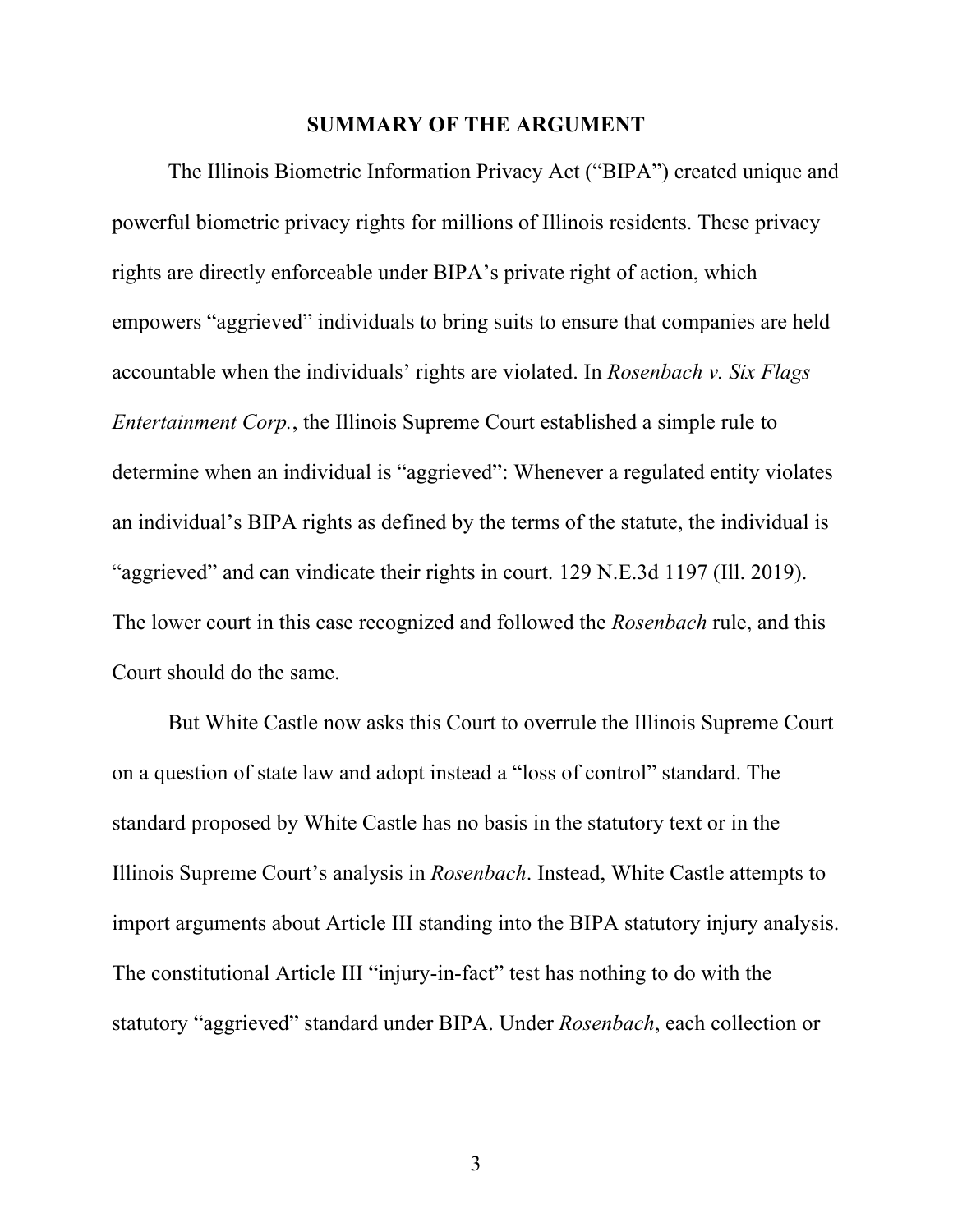disclosure of an employee's biometric data without consent is actionable under BIPA.

White Castle is also mistaken about the underlying purpose of BIPA. The law does not protect against a facile "loss of control" of biometric data that only occurs the first time a biometric is collected or disclosed. BIPA protects against the risk that an individual's biometric data will be compromised. The risk of compromise does not go away when a company fails to obtain consent the first time it collects or discloses biometric data. Requiring companies to adopt responsible data practices and to seek individuals' consent for those practices is integral to minimizing the risk of compromise no matter whether it is the first or hundredth time a biometric has been collected or disclosed.

White Castle's rule would also undermine BIPA's remedial purposes. A rule that makes it impossible to recover for repeated violations would remove the key incentive for companies who previously violated BIPA to come into compliance, adopt responsible biometric data practices, and seek informed consent. Such a rule would increase the risk that individuals' biometric data could be breached or misused. The rule would also unfairly absolve long-time offenders while imposing liability on companies that have a one-time lapse in compliance. Neither BIPA's text nor *Rosenbach* support such a radical evisceration of the statute's unique privacy protections.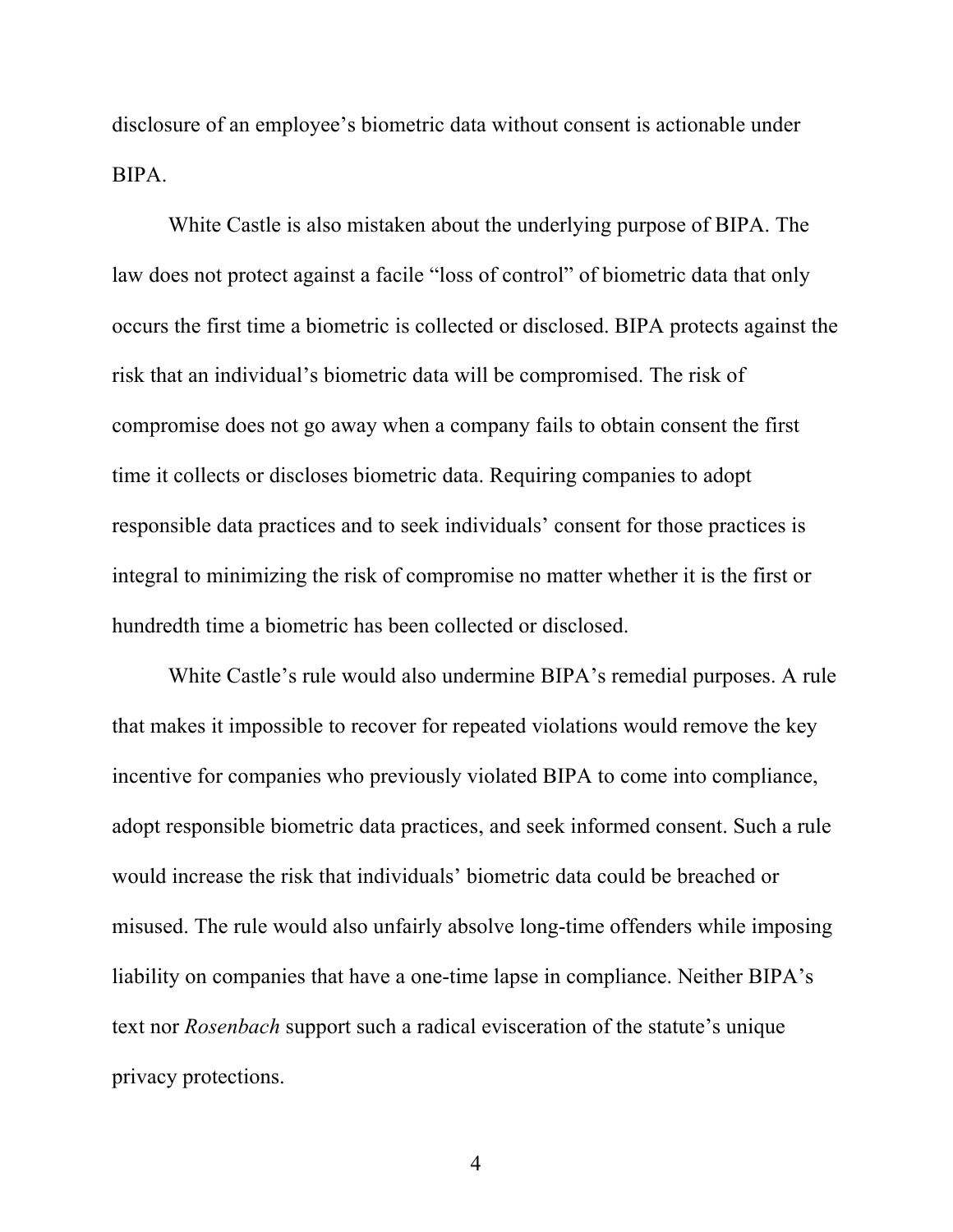If this Court doubts the district court's interpretation of BIPA's text or the application of the *Rosenbach* standard as it relates to claims accrual, the Court should certify the question to the Illinois Supreme Court. The issues in this case purely concern Illinois state law and their resolution will have wide-ranging effects on BIPA enforcement beyond this case. The Illinois Supreme Court is best positioned to construe an Illinois statute on first impression and to construct an accrual rule for BIPA in line with its holding in *Rosenbach*.

#### **ARGUMENT**

## **I. An individual is "aggrieved" and suffers legal injury under BIPA any time a regulated entity violates an individual's statutory rights.**

BIPA codifies a robust right to privacy in biometric data. The law imposes certain duties on regulated entities to ensure that they collect, retain, disclose, and destroy biometric data responsibly. 740 ILCS 14/15. These requirements "define the contours of [the] statutory right" to biometric privacy. *Rosenbach*, 129 N.E.3d at 1206. The law also provides individuals a right of action when companies fail to comply with any of these requirements. Under BIPA, "[a]ny person aggrieved by a violation of this Act" can bring suit against a noncompliant company. 740 ILCS 14/20. This private right of action is the primary enforcement mechanism for BIPA's privacy-protecting requirements. *Rosenbach*, 129 N.E.3d at 1203.

In *Rosenbach v. Six Flags*, the Illinois Supreme Court established a simple rule for determining when an individual is "aggrieved" under BIPA: An individual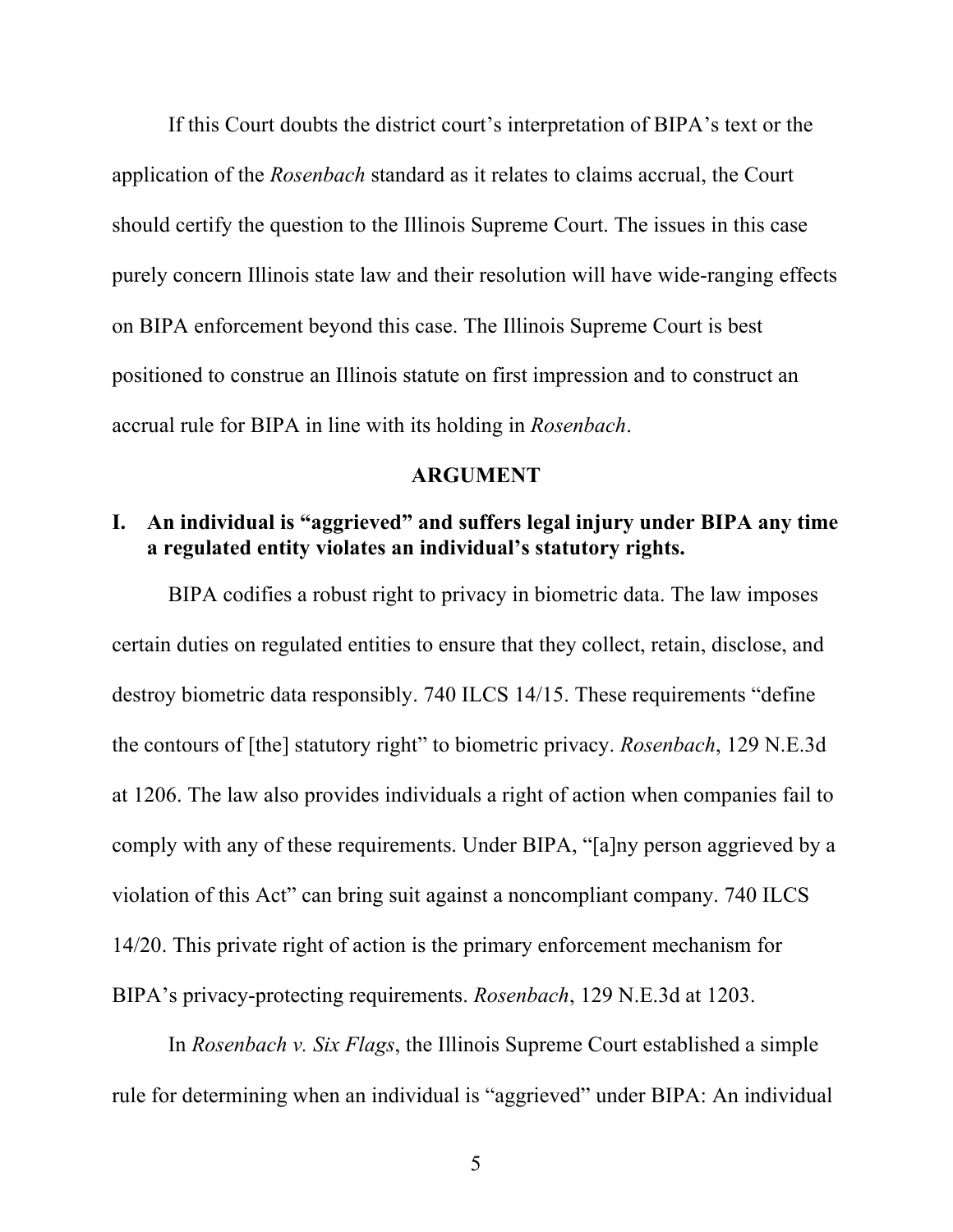suffers a legal injury and can sue any time their BIPA rights are violated by a regulated entity. *Rosenbach*, 129 N.E.3d at 1206. Specifically, whenever a company fails to comply with BIPA's requirements, "that violation constitutes an invasion, impairment, or denial of [an individual's] statutory rights." *Id.* The person is "entitled to seek recovery" through BIPA's private right of action for each violation because "[t]he violation, in itself, is sufficient to support the individual's . . . statutory cause of action." *Id.* Claimants do not need to plead or prove any additional harm beyond a BIPA violation to vindicate their rights. *Id.*

White Castle disregards *Rosenbach*'s simple rule and instead asks this Court to look beyond BIPA's statutory text to the purpose underlying the statute. White Castle asks this Court to consider not whether the plain text of the statute has been violated but whether an individual has "lost control" of their biometric data. White Castle argues that an individual whose biometric data has been collected without consent cannot, as a matter of law, be "aggrieved" by subsequent violations of their biometric privacy rights because they "lost control" of their biometrics upon the first nonconsensual collection. That standard would fundamentally rewrite the law, and the Court should reject it.

In essence, what White Castle seeks to do is to replace the Illinois Supreme Court's simple standard for BIPA statutory injury under *Rosenbach* with a complicated analysis more akin to an Article III standing inquiry under *Spokeo,*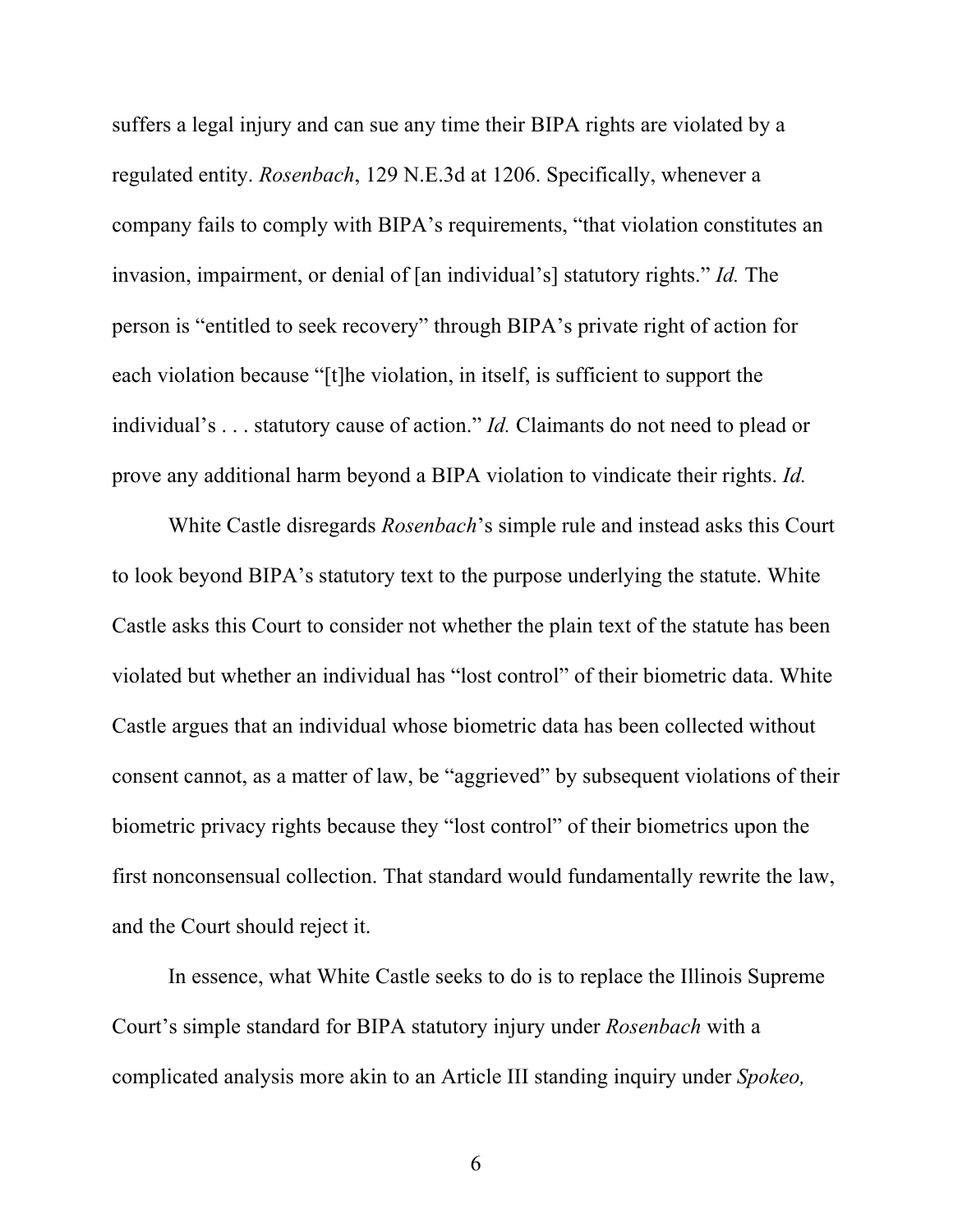*Inc. v. Robins*, 136 S. Ct. 1540 (2016). Some courts, when applying the *Spokeo* analysis, have analyzed legislative intent to determine the scope of actionable rights under Article III. *Id.* at 1549; *see, e.g.*, *Salcedo v. Hanna*, 936 F.3d 1162, 1169 (11th Cir. 2019) (acknowledging that the statute was violated but an analysis of the statutory purposes was necessary to determine Article III injury); *Dutta v. State Farm Auto. Ins. Co.*, 895 F.3d 1166, 1174–75 (9th Cir. 2018) (relying on legislative intent to limit injury under the statute); *Casillas v. Madison Ave. Associates*, 926 F.3d 329, 335–36 (7th Cir. 2019) (same). White Castle presents a similar analysis here when it argues that the General Assembly's concern for control—and not the statutory text—should be considered the touchstone for evaluating BIPA injuries. But this Court has previously said that federal courts applying Article III standing requirements and state courts applying statutory injury standards "define 'injury in fact' differently." *Bryant v. Compass Grp. USA, Inc.*, 958 F.3d 617, 623 (7th Cir. 2020), *as amended on denial of reh'g and reh'g en banc* (June 30, 2020). And the Illinois Supreme Court was clear in *Rosenbach* that an individual is aggrieved and suffers a legal injury whenever a regulated company fails to comply with BIPA's requirements. *Rosenbach*, 129 N.E.3d at 1206.

White Castle's argument has no support in the statutory text. The term "control" does not appear a single time in the BIPA, including in the legislative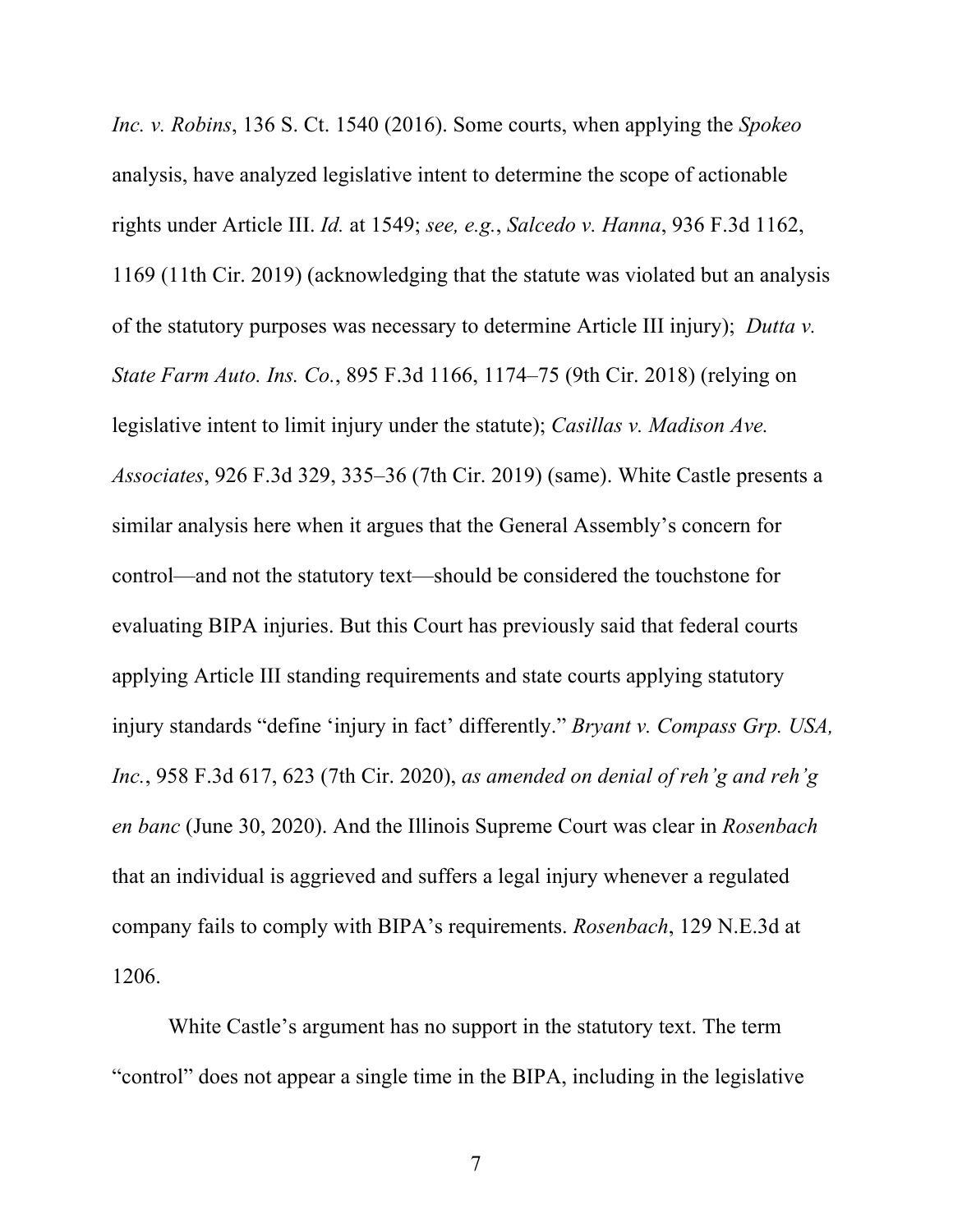findings and intent section. 740 ILCS 14/5. Control thus has no bearing on whether an individual is "aggrieved" under BIPA. The requirements for consent also clearly anticipate that some entities would repeatedly collect the same type of biometric data and require that the time and purpose provisions of an individual's consent cover each collection. 740 ILCS 14/15 (the regulated entity must "inform the subject . . . of the specific purpose and length of term for which a biometric identifier or biometric information is *being collected*, stored, or used") (emphasis added). Accordingly, each allegation that White Castle collected its employees' biometric data without consent within the statute of limitations is actionable under *Rosenbach*.

The Court should also reject White Castle's argument that common law analogies should govern the scope of redressable injuries under BIPA. Some federal courts applying the Article III *Spokeo* test have reached back to analyze whether certain privacy rights track common law privacy torts in order to determine whether violations of those rights are sufficiently "concrete" to confer standing. 136 S. Ct. at 1549. These common law comparisons have caused significant confusion among courts about the enforceability of federal privacy laws, often leading to litigants "hammering square causes of action into round torts." *Muransky v. Godiva Chocolatier, Inc.*, 979 F.3d 917, 931 (11th Cir. 2020)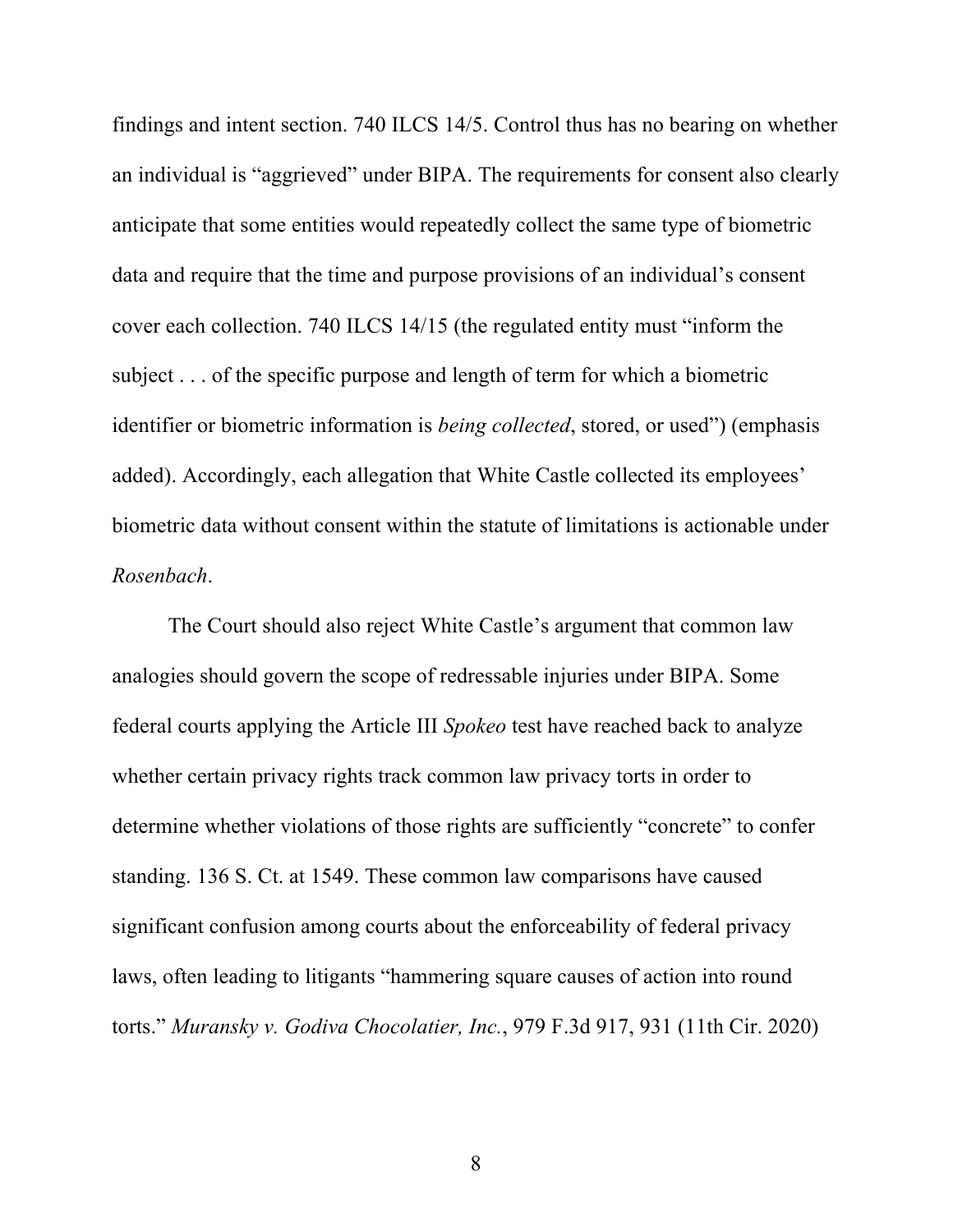(en banc). There is no need for the Court to look to common law in this case, where the statutory standard under state law is already well established.

Establishing a BIPA injury is straightforward and does not require plaintiffs to fit square modern privacy harms into round common law torts. Common law privacy violations are simply not relevant or necessary to determine legal injury under BIPA because they do not involve statutory rights defined by the Illinois General Assembly to protect against harms unique to biometric data. Legal injury under BIPA is a question of statutory interpretation, not a vague question of legislative purpose or analogies to common law privacy harms. There is no need to reconstruct purposes or draw tortured analogies to privacy torts to establish a statutory injury, because the Illinois Supreme Court has declared an entirely different, straightforward benchmark—whether or not the individual's statutory right was violated. Any collection or disclosure made without consent is a violation of the statute that results in legal injury.

## **II. BIPA violations are not "one and done" and adopting such a rule would hamper BIPA's remedial purpose by allowing longtime offenders to avoid liability for past statutory violations.**

This Court need not consider the purposes underlying BIPA to determine when claims accrue. But even if the legislative purposes were relevant, White Castle's proposed "loss of control" purpose is too facile. BIPA protects against the risk that biometric data will be compromised. Biometrics are compromised when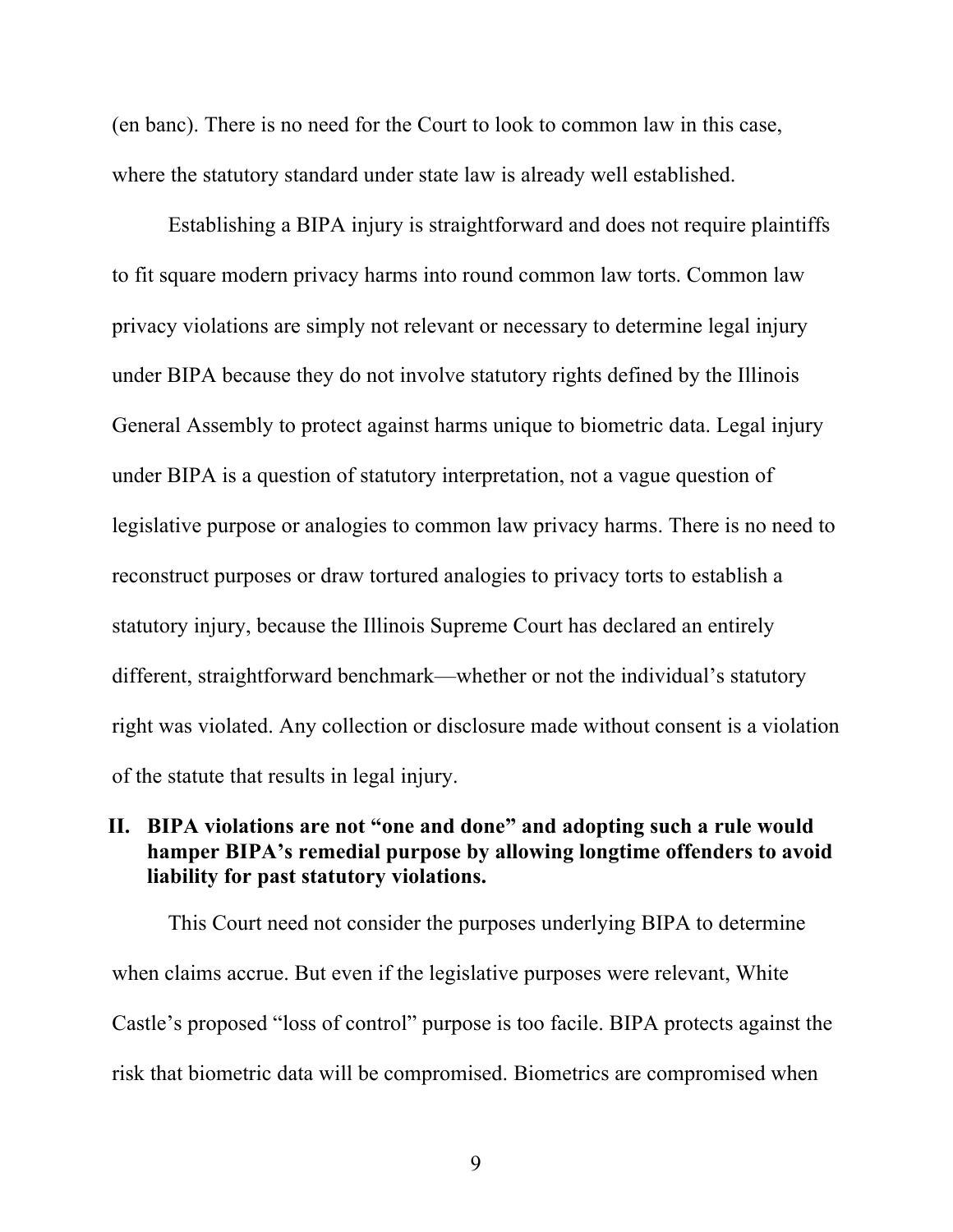they are obtained by a third party or used for an unintended purpose. The risk that an individual's biometrics will be compromised does not disappear after the first time they are collected or disclosed without consent—as long as a regulated entity is collecting, storing, using, and disclosing biometric data without adopting the data practices required by BIPA's plain text and obtaining informed consent for those practices, there is an increased risk that the data will be obtained by a third party or used for other purposes.

White Castle's rule on accrual would in fact undermine BIPA's purposes. The rule allows longtime and systematic BIPA violators to avoid liability if their first offense occurred outside the statute of limitations. Under White Castle's atextual interpretation of legal injury, the only actionable BIPA claims would be against entities that recently began collecting biometric data or, perversely, those who have been compliant but who had a one-time lapse in compliance within the statute of limitations. White Castle's rule produces unfair results that flip BIPA's remedial purpose on its head, eviscerating any incentive to comply for those who have been noncompliant for long enough.

## **A. BIPA addresses the risks posed by the collection and use of biometric data by granting rights and imposing responsibilities to ensure the data is protected.**

BIPA protects against the risk that biometric data will be compromised by requiring companies that collect biometrics to adopt responsible data policies, to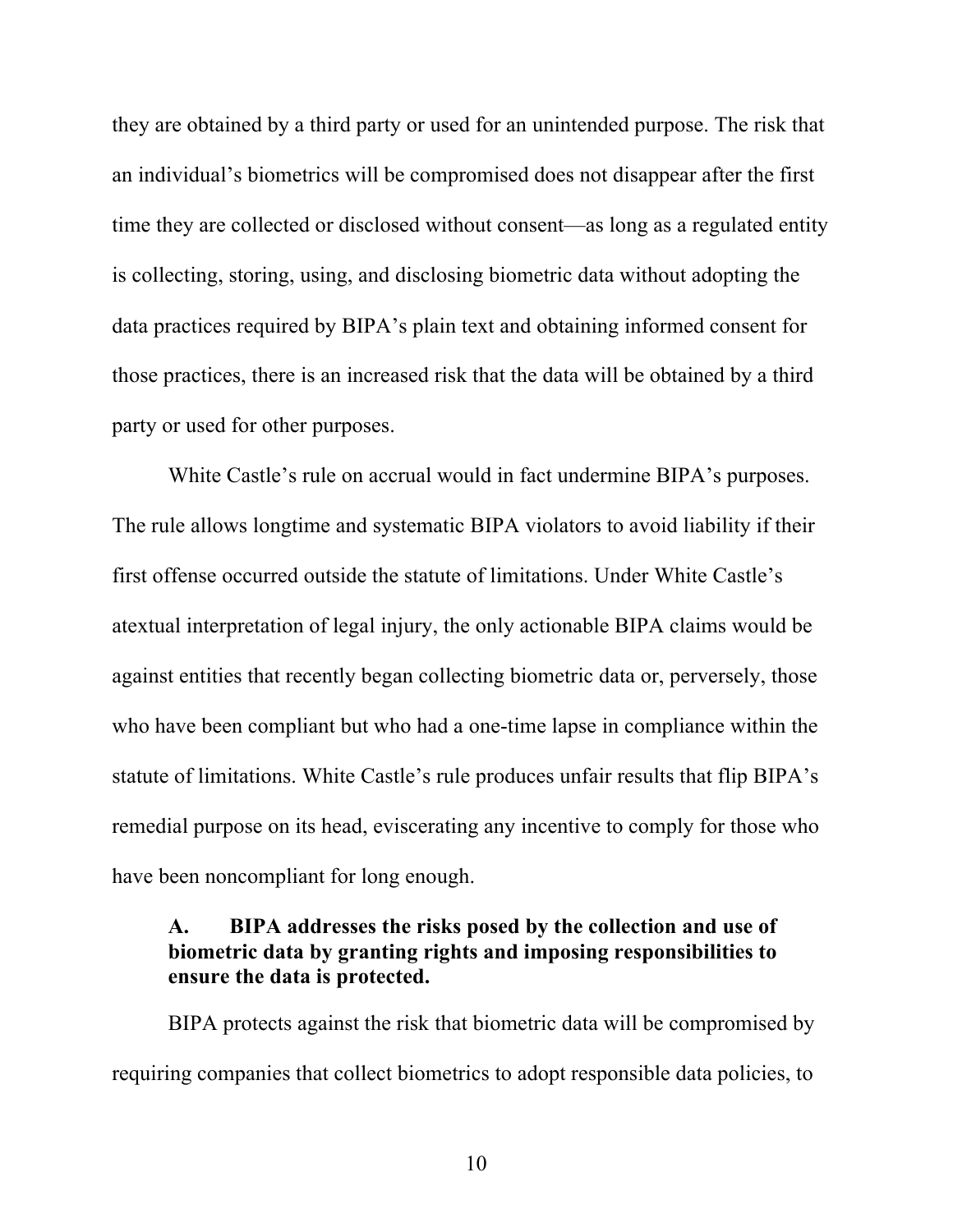inform individuals of these policies, and to obtain individuals' consent before collecting or disclosing their biometric data. BIPA's rules minimize the risk that biometrics will be stolen or misused by incentivizing adoption of responsible data practices for collection, use, storage, and disclosure of biometric data. BIPA's rules also engender trust between individuals who consent to collection and disclosure of their biometrics and companies that collect their data by setting concrete expectations for the information's retention and use and demystifying an otherwise opaque practice.

The Illinois General Assembly specifically indicated in the statutory findings that they intended for BIPA to address the risks of compromise inherent in the collection of biometrics. The legislature recognized that "biometrics are unlike other unique identifiers" because they are "biologically unique" and "once compromised, the individual has no recourse, is at heightened risk for identity theft, and is likely to withdraw from biometric-facilitated transactions." 740 ILCS 14/5(c). Because the risks posed by collection of biometrics made the public "weary" of participating in biometric-facilitated transactions, 740 ILCS 14/5(d), the legislature determined that it must "regulat[e] the collection, use, safeguarding, handling, storage, retention, and destruction" of biometric data. 740 ILCS 14/5(g).

Biometrics are not necessarily "compromised" when they are collected without BIPA's required consents; rather, the collecting of biometric information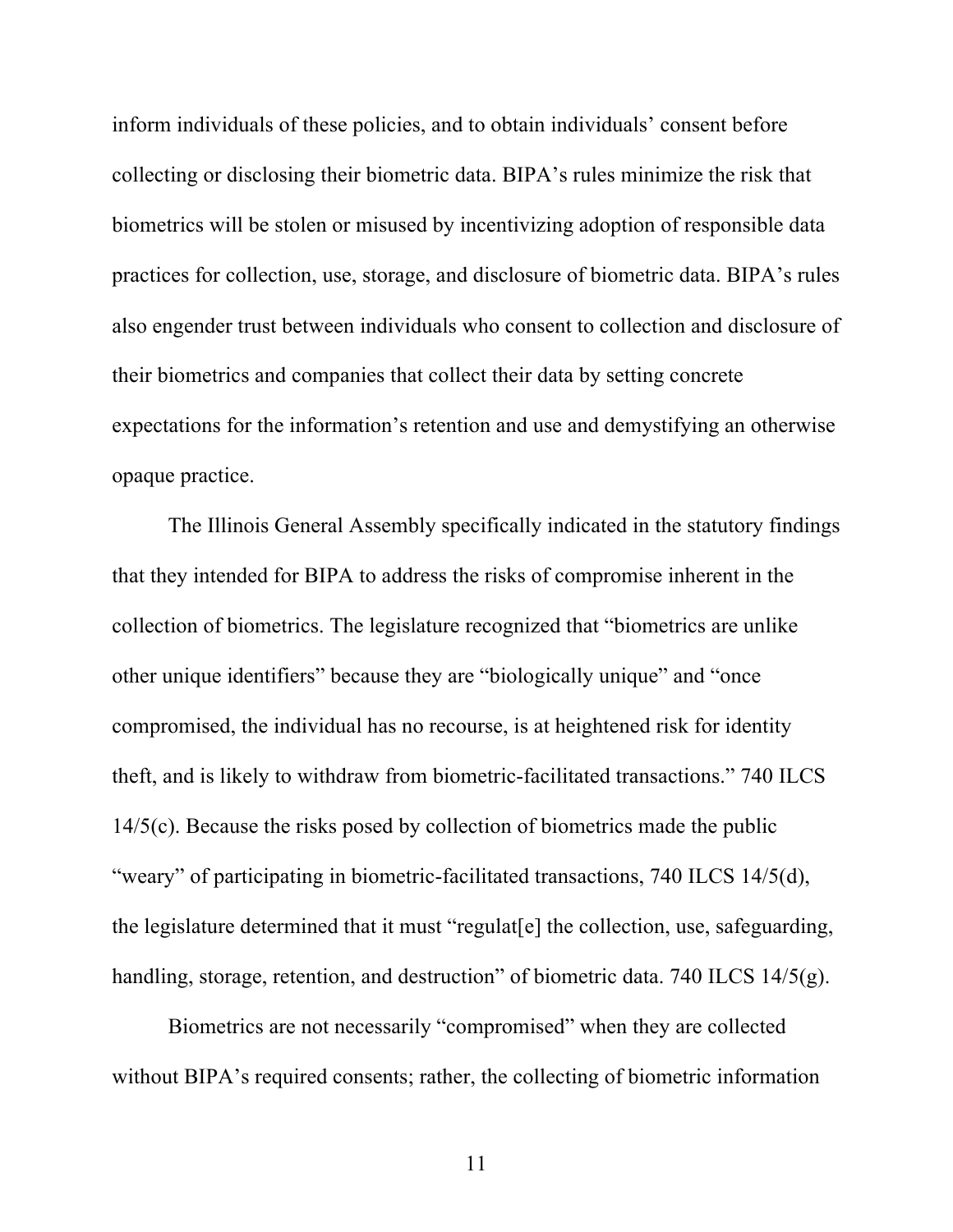(and the storage and disclosure of that data) increases the risk that a third party will obtain the identifier and use it to the individual's detriment. Anxiety over who might obtain biometric data from companies that individuals directly interact with was one of the motivations behind BIPA's enactment. BIPA was passed after a controversy spurred by the bankruptcy of a fingerprint scanning company, Pay By Touch. *See* Illinois House Transcript, 2008 Reg. Sess. No. 276 (statement of Illinois state Rep. Kathy Ryg). In her floor statement on the bill, BIPA's sponsor specifically referenced the questions raised by the Pay By Touch bankruptcy, noting that residents were "wondering what will become of their biometric and financial data," *i.e.*, whether the data would be sold like the company's other assets, who would obtain it, and what they would do with it. *Id.*

Biometrics are also an attractive target of hackers, who might sell the data to identity thieves or use the data to steal identities themselves. In 2015, a data breach at the United States Office of Personnel Management ("OPM") resulted in the theft of 5.6 million digitized fingerprints. U.S. Off. of Personnel Mgmt., *Cybersecurity Incidents* (2018). <sup>2</sup> In 2019, Customs and Border Control ("CBP") also suffered a data breach of 184,000 images from CBP's facial recognition pilot program, some of which, CBP found, were posted to the dark web. Dep't of Homeland Sec., Off. of Inspector Gen., *Review of CBP's Major Cybersecurity Incident during a 2019* 

<sup>2</sup> https://www.opm.gov/cybersecurity/cybersecurity-incidents.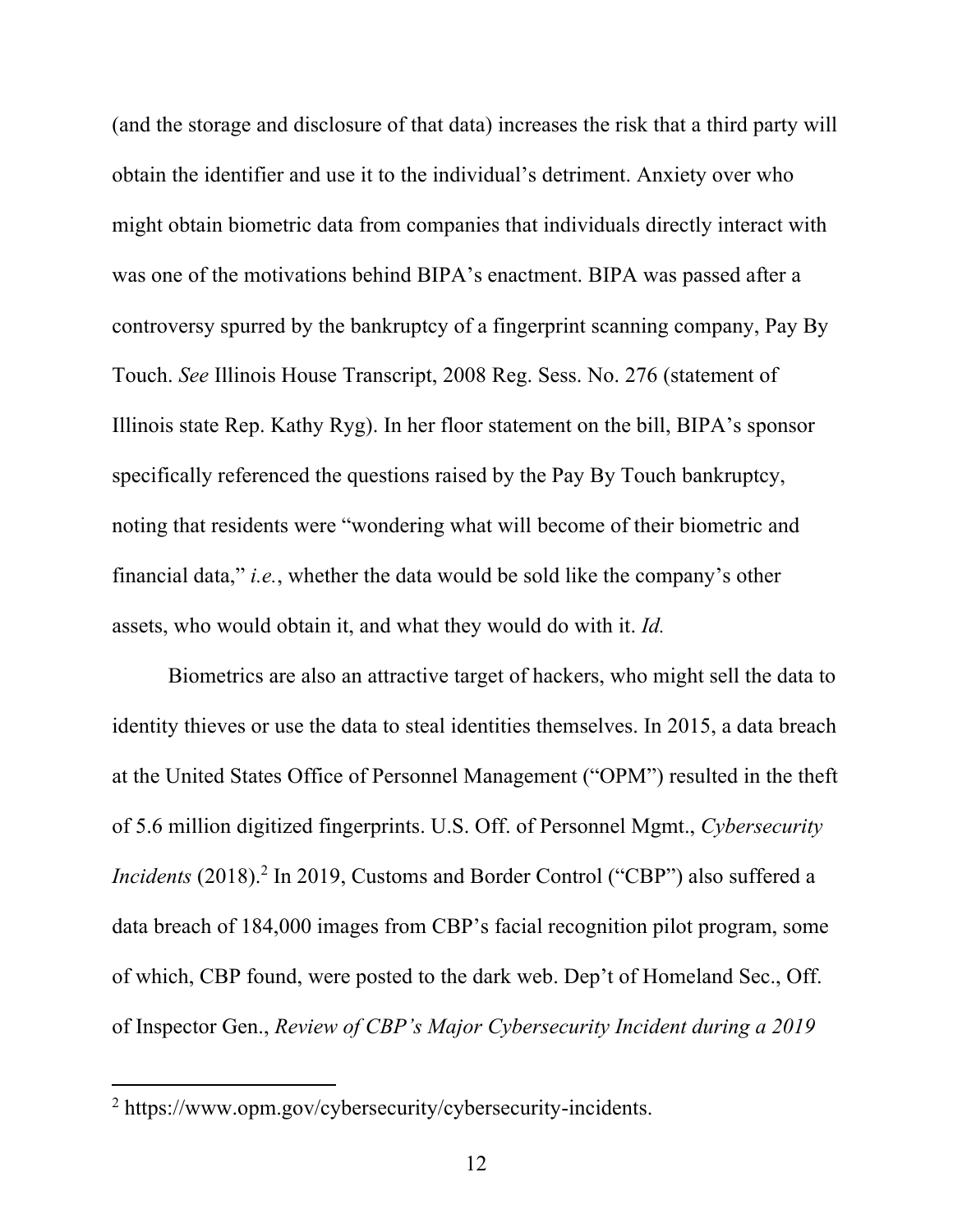*Biometric Pilot* (Sep. 21, 2020). Hackers have also targeted Aadhaar, the largest biometric database in the world. Vidhi Doshi, *A Security Breach in India Has Left a Billion People at Risk of Identity Theft*, Wash. Post (Jan.4, 2018). 3

BIPA requires companies that collect biometric data to adopt responsible data practices that decrease the risk that the biometrics they collect will be compromised by data breach or misuse. BIPA's consent requirement for collection of biometrics requires companies to limit the types of biometric data they collect, the purposes they use the biometrics for, and the length of time they will collect, store, and use the data. 740 ILCS 14/15(b). BIPA's requirement to establish a retention schedule and plans for permanently destroying the identifiers after a certain period of time ensures that a company does not retain an individual's biometrics indefinitely. 740 ILCS 14/15(a). The requirement to obtain consent for disclosures and redisclosures is meant to limit and discourage transmission of biometrics to third parties. 740 ILCS 14/15(d). The statutory imperative to incentivize these behaviors does not diminish after a single nonconsensual collection or disclosure of biometric data. *See* Danielle Keats Citron, *Reservoirs of Danger: The Evolution of Public and Private Law at the Dawn of the Information Age*, 80 So. Cal. L. Rev. 241, 283–87 (2007) (describing how privacy laws

<sup>3</sup> https://www.washingtonpost.com/news/worldviews/wp/2018/01/04/a-securitybreach-in-india-has-left-a-billion-people-at-risk-of-identity-theft.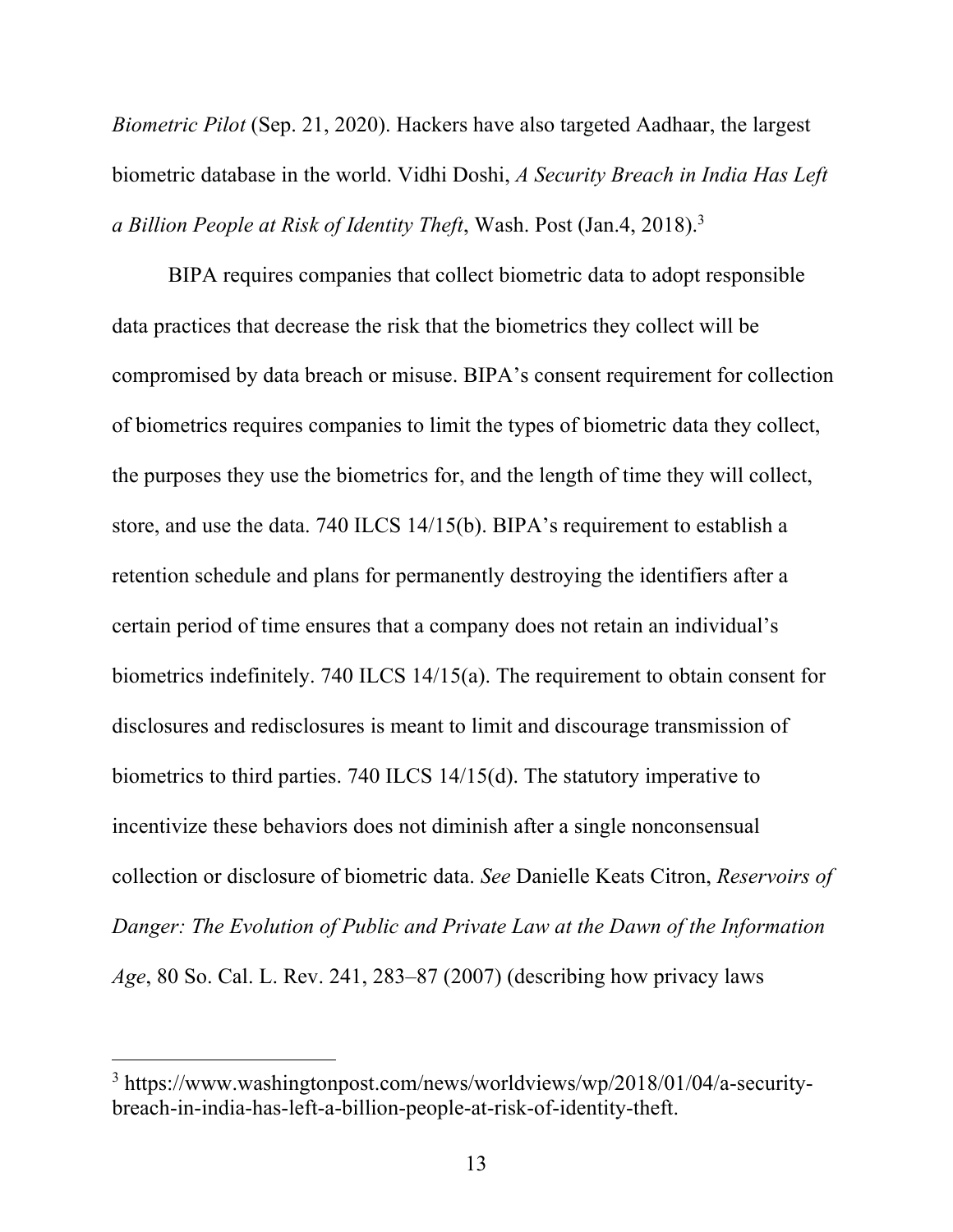incentivize businesses to limit collection of sensitive information to limit the risk of breach).

The consent requirements also directly address the public's "weary" attitude toward biometrics by setting expectations for how long their biometrics will be collected, stored, and used, and to whom they will be disclosed. The consent requirements are a direct application of fundamental privacy law principles dating back to the 1970s—that help to "eliminate misunderstanding, mistrust, frustration, and seeming unfairness." U.S. Dep't of Health, Education and Welfare, *Records, Computers and the Rights of Citizens: Report of the Secretary's Advisory Committee on Automated Personal Data Systems XX-XXIII*, at 46 (1973). The need to engender trust between companies that collect biometric data and the individuals whose data they collect does not diminish after the first nonconsensual collection—if anything, it increases.

Because consent to the collection of biometric data must be limited in both time and purpose, consent to collection of biometric data is not a simple on/off switch; it is a continual process that ensures that regulated companies take the necessary steps to protect biometrics as they continue to collect, store, and use them. White Castle's arguments focus on the "burden" of compliance with the regulatory scheme, but that is the law operating precisely as the Illinois General Assembly intended. And "whatever expenses a business might incur to meet the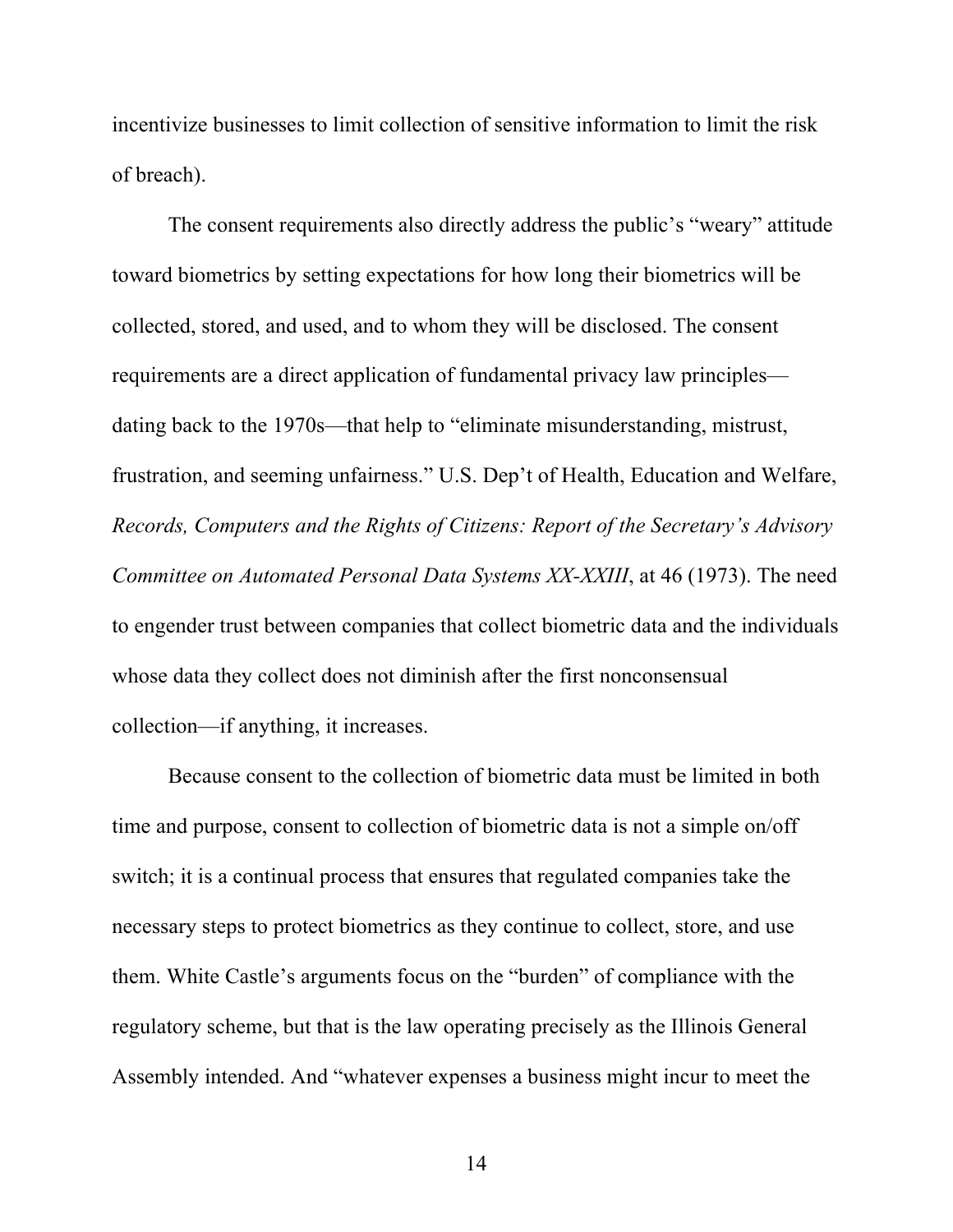law's requirements are likely to be insignificant compared to the substantial and irreversible harm that could result if biometric identifiers and information are not properly safeguarded." *Rosenbach*, 129 N.E.3d at 1207.

### **B. White Castle's rule would undermine BIPA's remedial purpose and would benefit longtime and repeat offenders.**

A key part of the remedial structure of BIPA is that companies face increasing liability if they fail to come into compliance with the statute's biometric privacy requirements. *Rosenbach*, 129 N.E.3d at 1207. Potentially significant liability faced by noncompliant companies is a critical feature of the law and the primary force ensuring compliance. By complying with BIPA's requirements, companies can avoid this liability and protect biometric privacy by minimizing any risk that biometric data may be compromised.

White Castle ignores BIPA's text and *Rosenbach* to argue that an individual is only "aggrieved" the first time they "lose control" over their biometric data. Under this theory, a company that repeatedly violates BIPA's requirements over a number of years could only be sued for the first violation and couldn't be sued at all if the statute of limitations has run on that first violation. Not only does this rule lack support in the text or in caselaw, it would upend BIPA's core remedial role. Under White Castle's proposed standard, companies would be incentivized to hide early BIPA violations until after the statute of limitations has run, and then afterwards would have no incentive to comply with the law.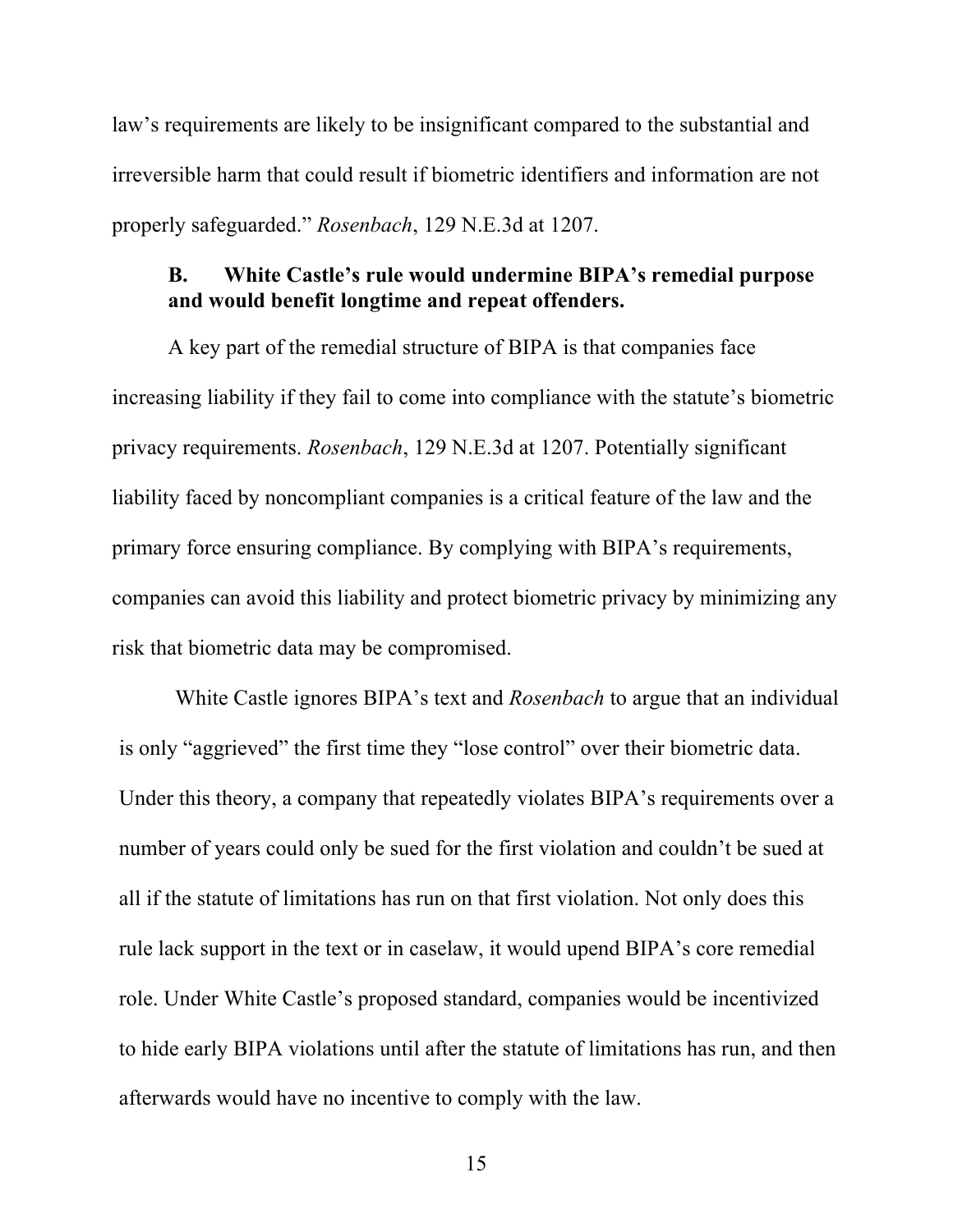White Castle's rule would also lead to absurd results by reducing the liability of repeat offenders and punishing them the same as (or less than) companies that failed to comply a single time. In effect, a company that violated BIPA only once within the statute of limitations and immediately deleted the data would be just as liable as a company that repeatedly violated BIPA within the same time period. Even worse, under this theory, individuals whose biometric data was collected without the proper informed consent before BIPA was enacted could never be "aggrieved" by a BIPA violation since they had already "lost control" of their biometric data before BIPA gave them a legal right that could be vindicated. The worst offenders, companies who flagrantly collect, store, use, and disclose biometric data without consent, would also evade liability so long as their first offense occurred outside the statute of limitations. These companies would be disincentivized to comply with BIPA because the clock has already run on any claims they could have faced. Longtime offenders would thus have no reason to adopt responsible data management practices to protect biometric data—the very reality BIPA was designed to prevent.

Under White Castle's rule, BIPA would essentially become a trivial penalty statute that would mostly punish companies who only recently began collecting biometric data or, paradoxically, companies who had been in compliance with BIPA but had a one-time lapse in compliance because they recently changed their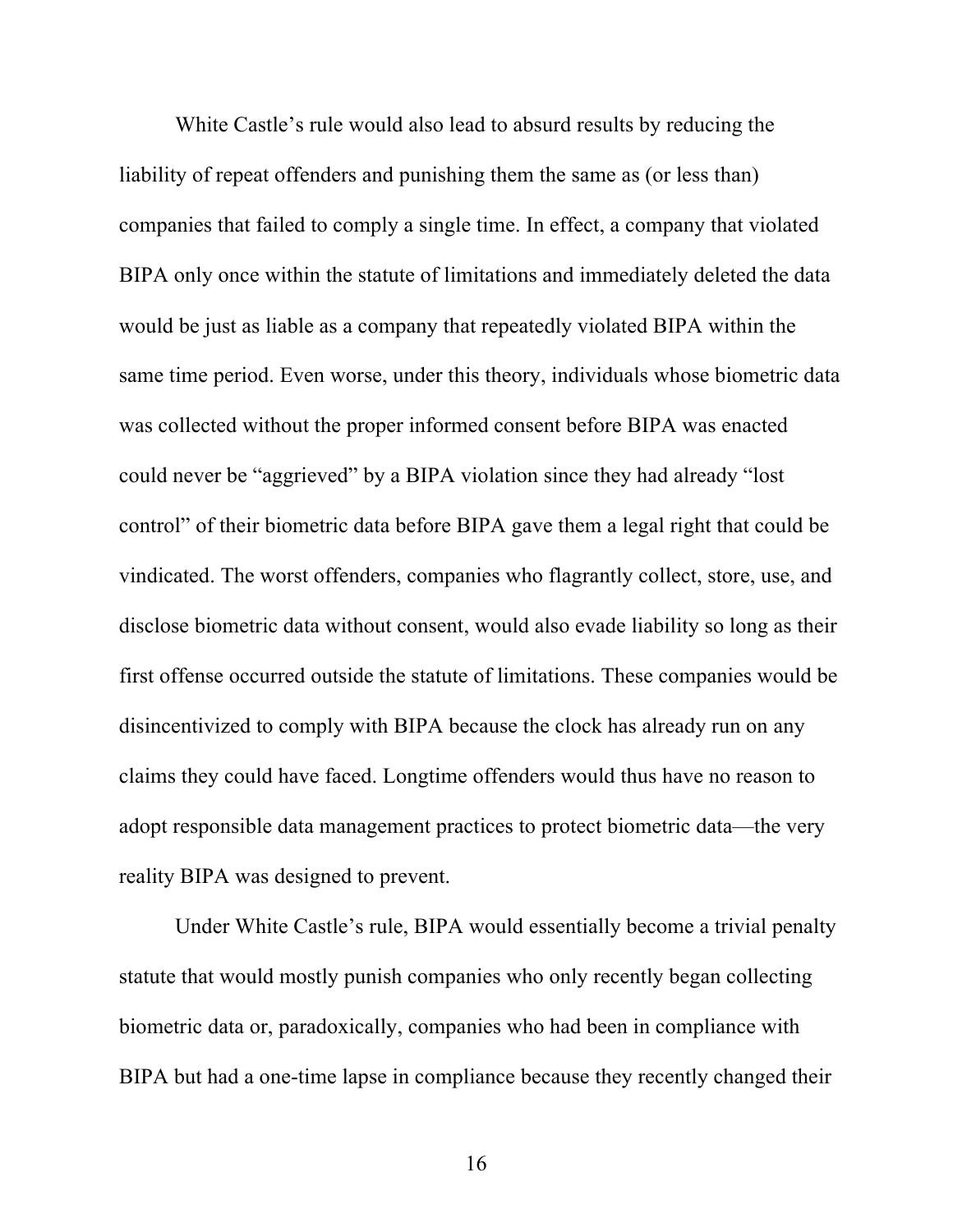data practices without seeking new consent. For example, if a company failed to seek additional consent when the original time period in their retention or deletion policies had lapsed, started using biometric data for purposes beyond those initially outlined in the consent form, or disclosed data to entities omitted from previous consent forms or policies, it would be on the hook to the same extent (or more) than longtime, flagrant offenders.

By limiting legal injury to only the initial "loss of control," White Castle's proposed rule would undercut BIPA's remedial purpose by imposing uneven penalties on the companies that tried to comply with the law and flagrantly noncompliant offenders. This absurd result suggests that BIPA claims would only be actionable if a company violated the law for the first time at just the right moment. By narrowing the window of viable BIPA claims so severely, White Castle would successfully evade liability in the instant case while ensuring that other companies, including those who historically and systematically violate the law, may do so as well. That cannot be what the Illinois General Assembly meant when it enacted BIPA.

### **III. This appeal concerns important questions of state law that should be resolved by certification of the question to the Illinois Supreme Court.**

BIPA's statutory text and *Rosenbach* clearly support finding that an individual is aggrieved (legally injured) and may sue under BIPA whenever a regulated company violates the law's requirements. However, if this Court believes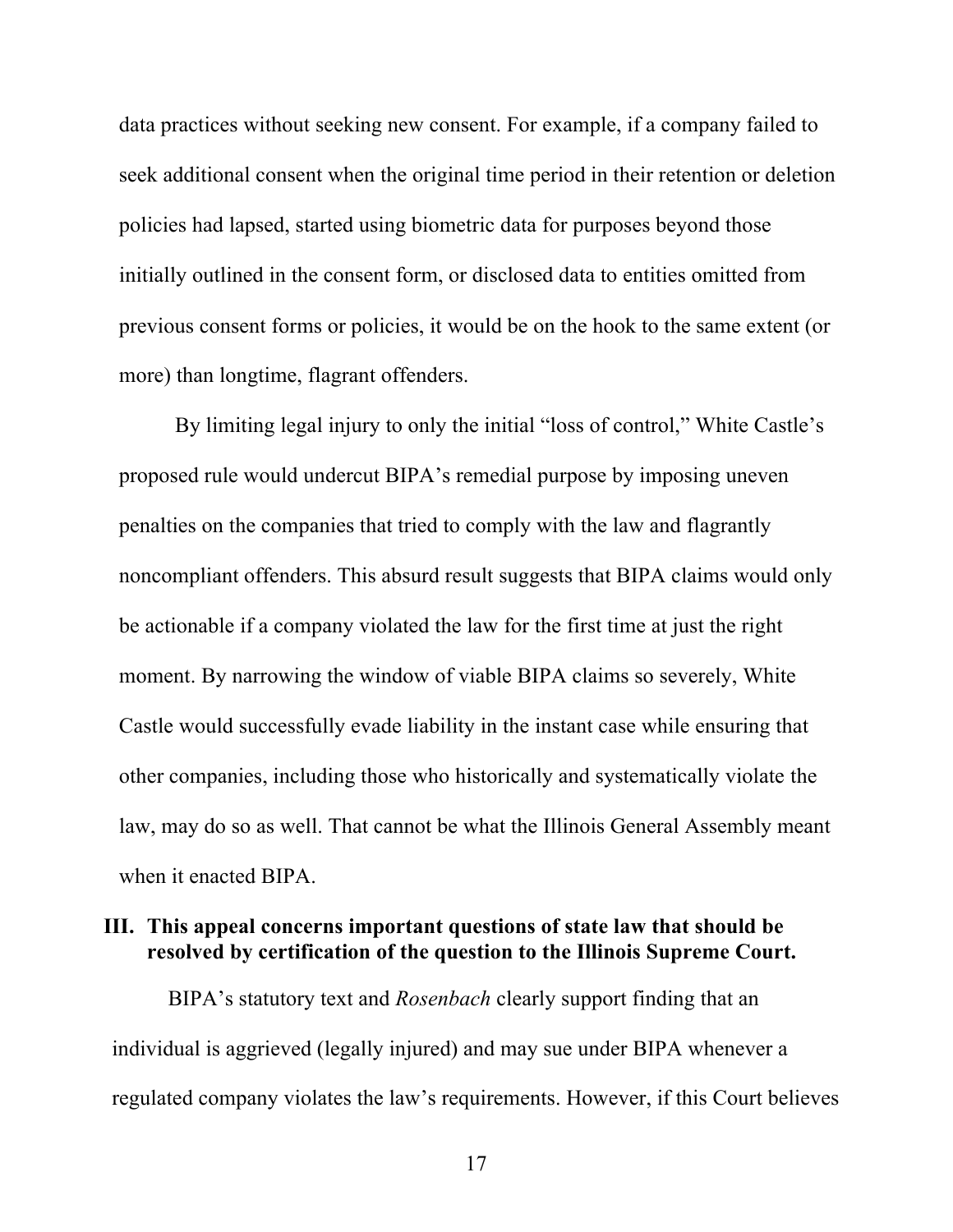there are unresolved issues of claim accrual under BIPA, those questions should be certified to the Illinois Supreme Court to ensure uniformity in the application of state law.

This Circuit may certify any question to a state supreme court if "the rules of the highest court of a state provide for certification to that court." 7th Cir. R. 52(a). The Illinois Supreme Court allows certification for questions of state law "determinative of the said cause" and unanswered by "controlling precedents." Ill. S. Ct. R. 20(a). When exercising discretion to certify a question under these rules, "the most important consideration is whether we find ourselves genuinely uncertain about a question of state law that is key to a correct disposition of the case." *In re Hernandez*, 918 F.3d 563 (7th Cir. 2019).

BIPA is an important state law that protects the privacy rights of millions of Illinois residents. BIPA's private right of action is an important method of enforcing BIPA's obligations, and cases are routinely filed by Illinois residents whose biometric data was allegedly collected and disclosed without consent. Some cases involve longtime and systematic BIPA violators, as is the case with White Castle's decade-long collection and disclosure of employees' fingerprints without consent. *See, e.g.*, *Miller v. Sw. Airlines Co.*, 926 F.3d 898 (7th Cir. 2019) (alleging unlawful fingerprint scanning beginning in 2006); *Patel v. Facebook, Inc.*, 932 F.3d 1264 (9th Cir. 2019) (alleging unlawful facial scanning beginning in 2010);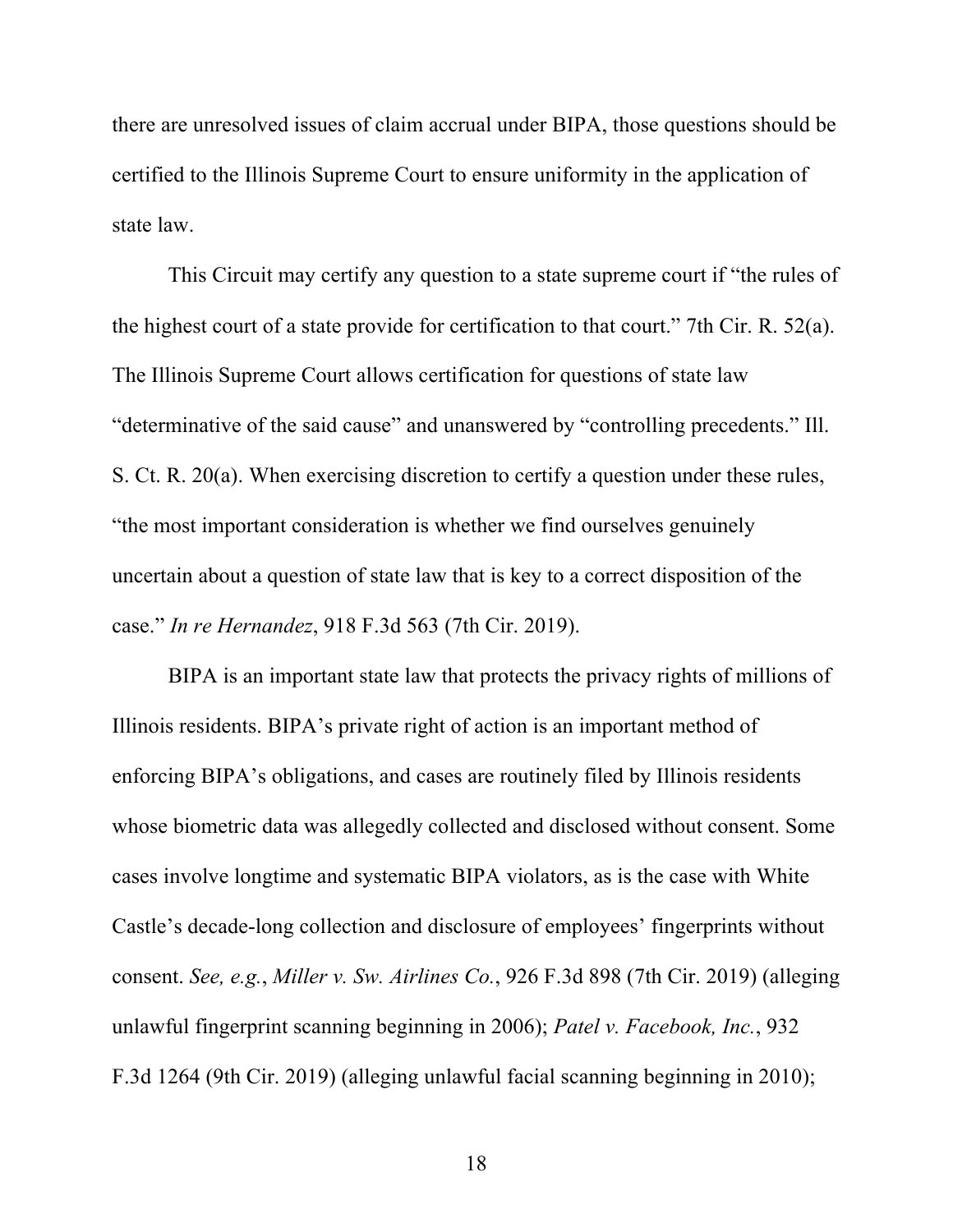*Monroy v. Shutterfly, Inc.*, 2017 WL 4099846 (N.D. Ill. 2017) (alleging unlawful facial scanning since 2014).

The question of when BIPA claims alleging longtime and systematic violations accrue is a significant one that could shut the courthouse doors on millions of affected individuals. The question of claim accrual must be resolved based on BIPA's text and the application of state law accrual principles.

The Illinois Supreme Court is best positioned to construe any ambiguity in BIPA and resolve the accrual rule in a way consistent with *Rosenbach*. The question of whether longtime and systemic BIPA offenders may be held accountable, based on the statutory accrual rule, is clearly a question of state law that is "determinative" in this case and amenable to certification.

Certification would also be useful in this case because it would avoid creating conflicts between state and federal courts over the scope of enforcement authority under BIPA. Federal court interpretations of the Article III injury-in-fact standard are more limiting than the simple statutory injury standard adopted by the Illinois Supreme Court in *Rosenbach*. If a federal court were to limit BIPA's enforcement based on narrower concepts of injury inconsistent with *Rosenbach*, that would create a split that could lead to inconsistent results in state and federal BIPA cases. The goal of all courts should be to adopt predictable and uniform standards for litigants, lawmakers, and courts. The best way to do that in this case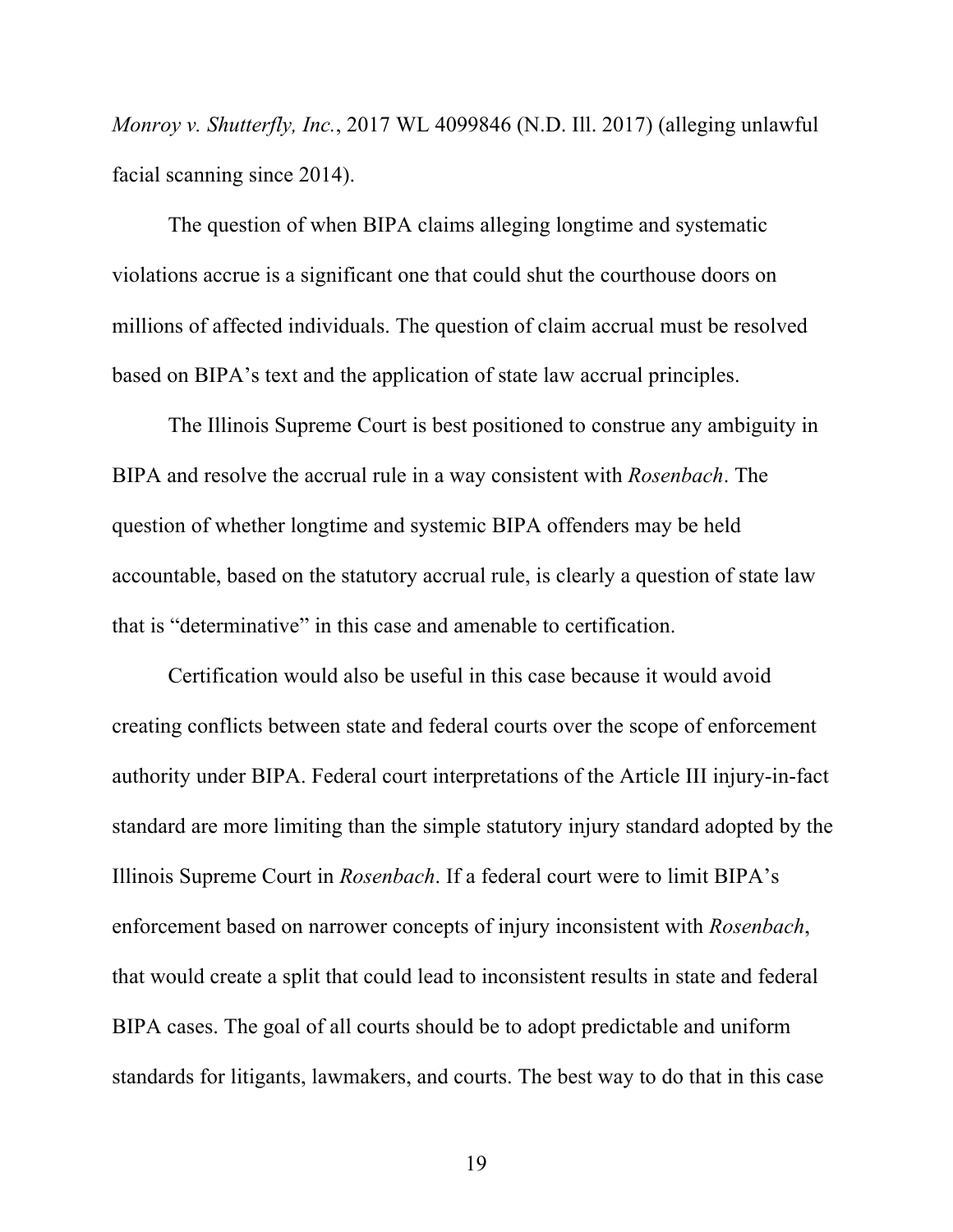would be to certify any ambiguous questions of state law to the Illinois Supreme Court.

### **CONCLUSION**

*Amicus* respectfully requests that this Court affirm the decision below or,

alternatively, certify the question in this appeal to the Illinois Supreme Court.

Respectfully submitted,

*/s/ \_Alan Butler\_\_\_\_\_\_\_\_\_\_*

Alan Butler *Counsel of Record* Megan Iorio Electronic Privacy Information Center 1519 New Hampshire Ave. NW Washington, DC 20036 (202) 483-1140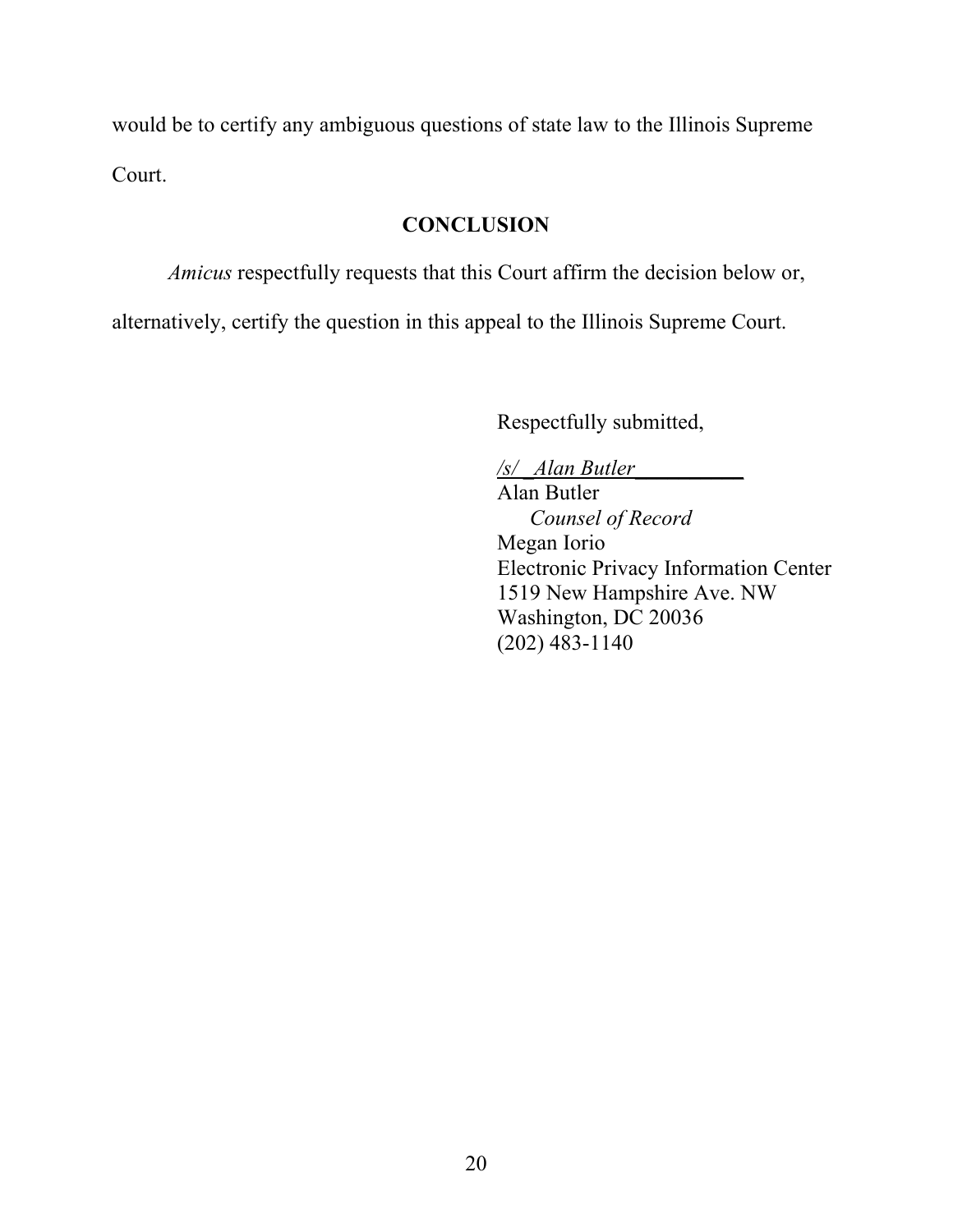### **CERTIFICATE OF COMPLIANCE**

This brief complies with the type-volume limitation of 7,000 words of Circuit Rule 29. This brief contains 4,433 words, excluding the parts of the brief exempted by Fed. R. App. P. 32(f). This brief complies with the typeface requirements of Fed. R. App. P. 32(a)(5) and Circuit Rule 32(b) and the type style requirements of Fed. R. App. P. 32(a)(6) because this brief has been prepared in a proportionally spaced typeface using Microsoft Office Word in 14-point Times New Roman style.

Dated: June 4, 2021

*/s/ \_Alan Butler\_\_\_\_\_\_\_\_\_\_* Alan Butler *Counsel of Record* Megan Iorio Electronic Privacy Information Center 1519 New Hampshire Ave. NW Washington, DC 20036 (202) 483-1140